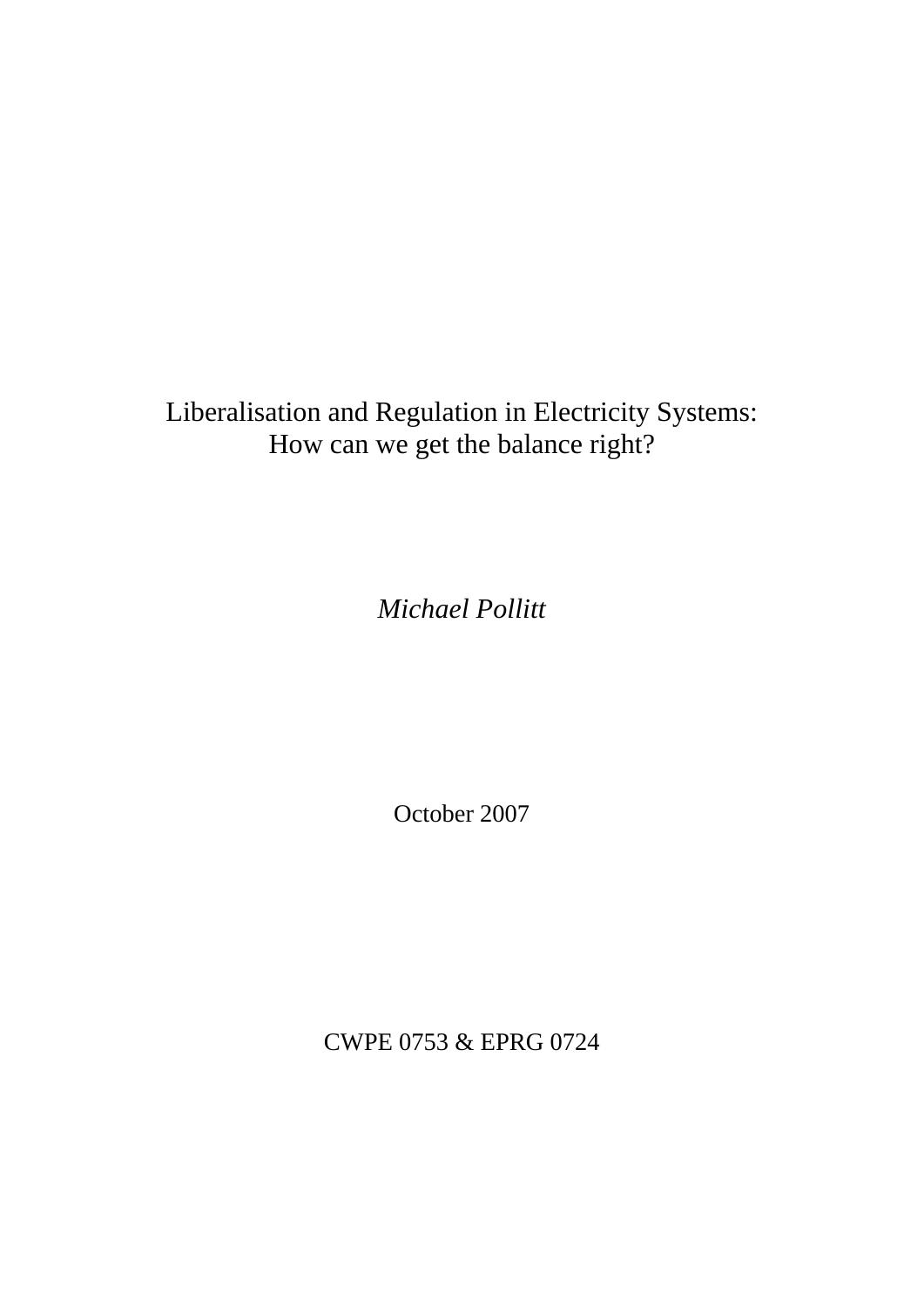#### **Liberalisation and Regulation in Electricity Systems: How can we get the balance right?**

*Michael Pollitt Judge Business School and ESRC Electricity Policy Research Group University of Cambridge* 

#### Abstract

This paper explores the issue of the balance between liberalisation and regulation in electricity systems, which is the essence of much of the detailed policies which are implemented in the sector. By *liberalisation* I take to mean the use of market or quasimarket mechanisms as part of a reform of the sector, by *regulation* I take to mean regulatory intervention to restrain the operation of market signals which would otherwise have operated in the absence of regulation. The paper takes an international perspective to look at the case for liberalisation, the case for regulation and the evidence on the effects of liberalisation. It concludes with an assessment on the future for electricity liberalisation. This paper forms the foreward to Sioshansi, F.P. (2008) (ed.), *Competitive Electricity Markets: Design, Implementation, Performance*, Oxford: Elsevier and makes reference to the papers in that volume.

Keywords: electricity liberalisation, electricity regulation.

JEL Classification: L94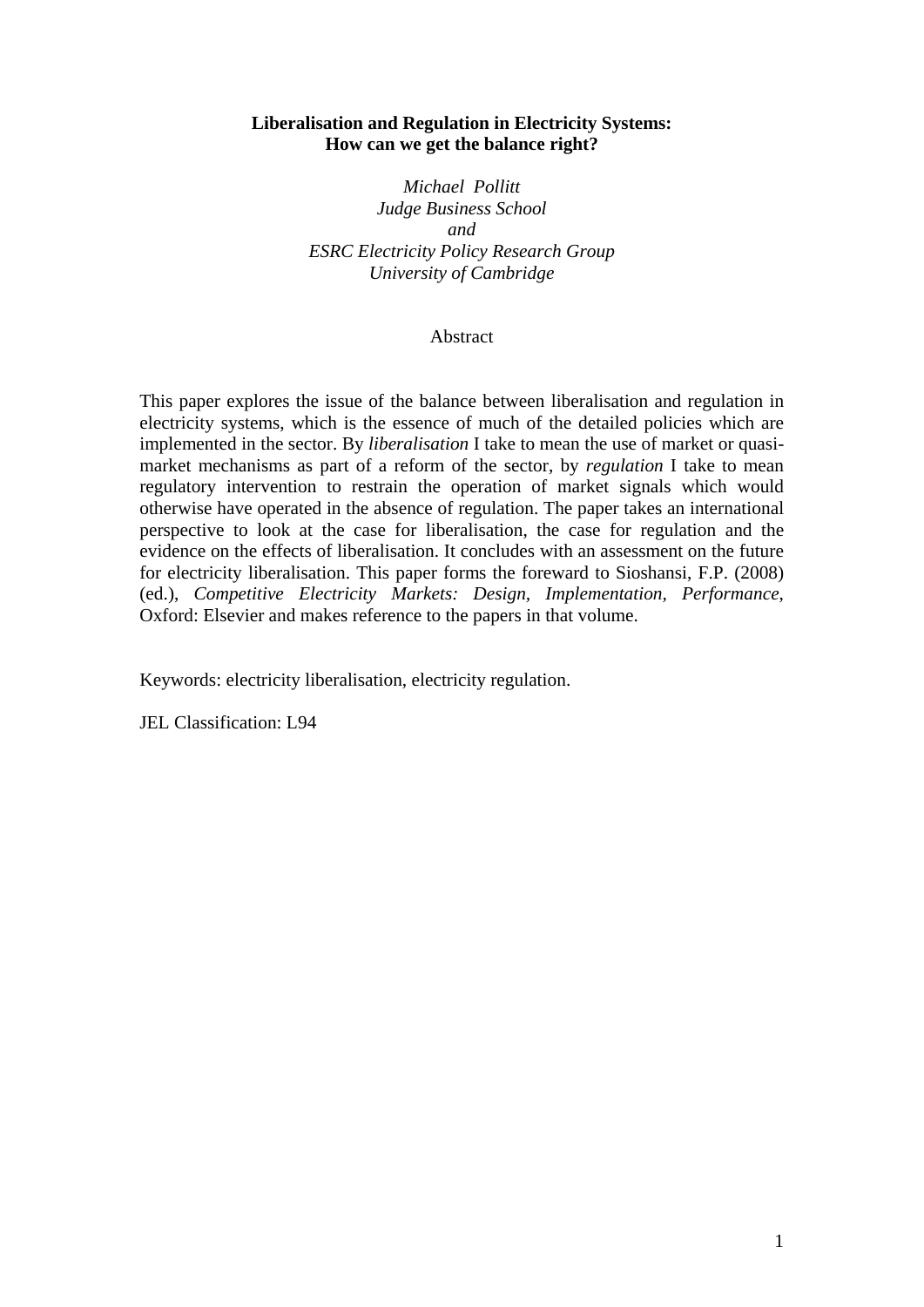# **Liberalisation and Regulation in Electricity Systems: How can we get the balance right?**

*Michael Pollitt[1](#page-2-0) Judge Business School and ESRC Electricity Policy Research Group University of Cambridge* 

I am very grateful to Fereidoon (Perry) Sioshansi for asking me to write a foreword to this excellent volume. Perry has done scholars of electricity reform a great service by drawing together another excellent collection of chapters on various aspects of reform in electricity markets across the world. Electricity liberalisation continues to be one of the longest running and most interesting set of multi-country micro-economic experiments. While most of these national experiments are on-going, some are mature enough to no longer be considered experiments, and many have been running long enough to give rise to preliminary results. Economic analysis is well served by wellinformed and detailed analyses of these experiments, such as appear in the pages of this book.

In this brief foreword, I want to explore the issue of the balance between liberalisation and regulation in electricity systems, which is the essence of much of the detailed policies which are implemented in the sector (Pfaffenberger also raises the issue of this balance in his preface to this volume). By *liberalisation* I take to mean the use of market or quasi-market mechanisms as part of a reform of the sector, by *regulation* I take to mean intervention to restrain the operation of market prices or to set standards (e.g. for quality or system security) at variance with those that would otherwise have operated in the absence of regulation. I use the word 'system' rather than 'market' to indicate the extent of the system covered by a single regulator or system operator, which may or may not involve a market. Thus national or regional electricity systems and ISO areas would be included in what I mean by an electricity system.

In looking at the issue of balance, let me say where I am coming from on this:

1

First, liberalisation of electricity systems typically happens within a context of regulation. There is no such thing as complete deregulation of electricity markets, at least for systems of any significant size. Even among the leaders in global electricity liberalisation - UK, Texas or Norway - what we observe is a liberalisation process which has gone further than in many other jurisdictions but what this means is that the balance between liberalisation and regulation has been shifted further in favour of

<span id="page-2-0"></span><sup>&</sup>lt;sup>1</sup> This paper forms the foreward to Sioshansi, F.P. (2008) (ed.), *Competitive Electricity Markets: Design, Implementation, Performance*, Oxford: Elsevier, the kind permission of Elsevier to reproduce it is acknowledged. This paper is based on a talk to 3rd Annual Regulation Seminar, SBGI, 15 March 2007. The author is grateful for the ongoing financial support of the ESRC Electricity Policy Research Group. The comments of Perry Sioshansi, Paul Joskow, Stephen Littlechild, Andy Ford and an anonymous referee are gratefully acknowleged. All responsibility for errors remains that of the author.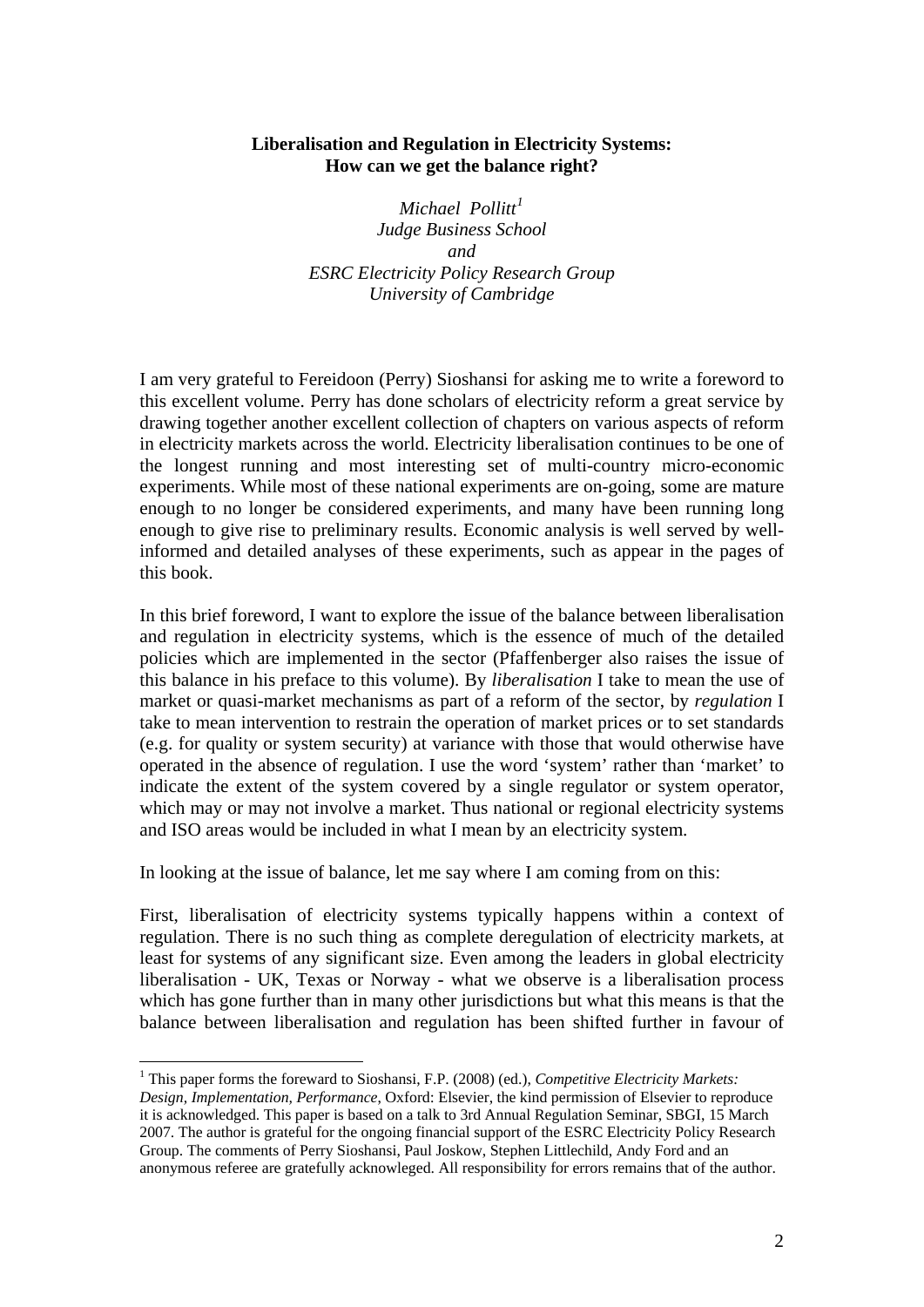liberalisation than elsewhere. Truly 'private' networks (e.g. in Woking in the UK (see London Energy Partnership, 2007)) or unregulated networks (e.g. in Mogadishu, within a failed state (see Nenova and Harford, 2004) can be observed but most systems are bigger than these.

Second, the extent of liberalisation of electricity systems is a choice variable, generally bounded by what might be possible. As has been amply demonstrated by the leading countries in electricity reform, there seems to be a lot of freedom to choose how much liberalisation to introduce. European countries in particular, at least initially, exhibited the full range of responses from virtually no change from a state vertically integrated monopoly to the creation of some of the most liberalised markets in the world. Among developing countries, Argentina and Chile exhibited substantial reform at an early stage while many more developed and developing countries have made less progress.

Third, while liberalisation is a choice variable it is a variable conditioned by national institutional factors. Correlje and De Vries discuss this more fully in their chapter. Institutional factors do appear to constrain jurisdictions in their reform schemes. In general, only jurisdictions with substantial pro-competitive histories have attempted the most extensive set of reform measures. Arguably only Latin America provides any examples of extensive electricity reform within a tradition of state intervention – with Argentina being the most interesting example of this. I will explore the extent to which reform choices may be constrained by wider institutional factors later in this chapter.

Fourth, it is difficult for me not to write from a UK perspective. Although I am familiar with the reform experience in several jurisdictions, I naturally judge what might be possible on the basis of the experience which I have observed most closely. The advantage of doing this is that that UK has an honourable tradition of leading in the area of energy market reform, the disadvantage is obvious. Increasingly I am interested in thinking about why it is that so few of the jurisdictions that have attempted to replicate the UK experience have been successful. The explanations that naturally suggest themselves include (1) that reforms have not been extensive enough or (2) that a reform package that might be effective in the UK gives rise to perverse results elsewhere. Several US markets would seem to be examples of the former, whereas developing countries might suffer from the latter problem. A final more general explanation (3) might be that institutional constraints – particularly with respect to the initial ownership structure of the industry - mean that while UK style reforms are technically possible, they would not be implemented because of the political economy of the interest groups that exist in the countries concerned. Several major European countries, such as France, Spain and Germany would seem to in this category. For example, in France the starting point is a powerful and well regarded state owned company, while in Germany the starting point involves economically powerful private companies.

I will continue by examining the case for liberalisation of electricity systems, then look at the case for regulation, offer a brief evaluation of what the evidence on where the balance might be drawn, before considering what the future might hold for electricity liberalisation.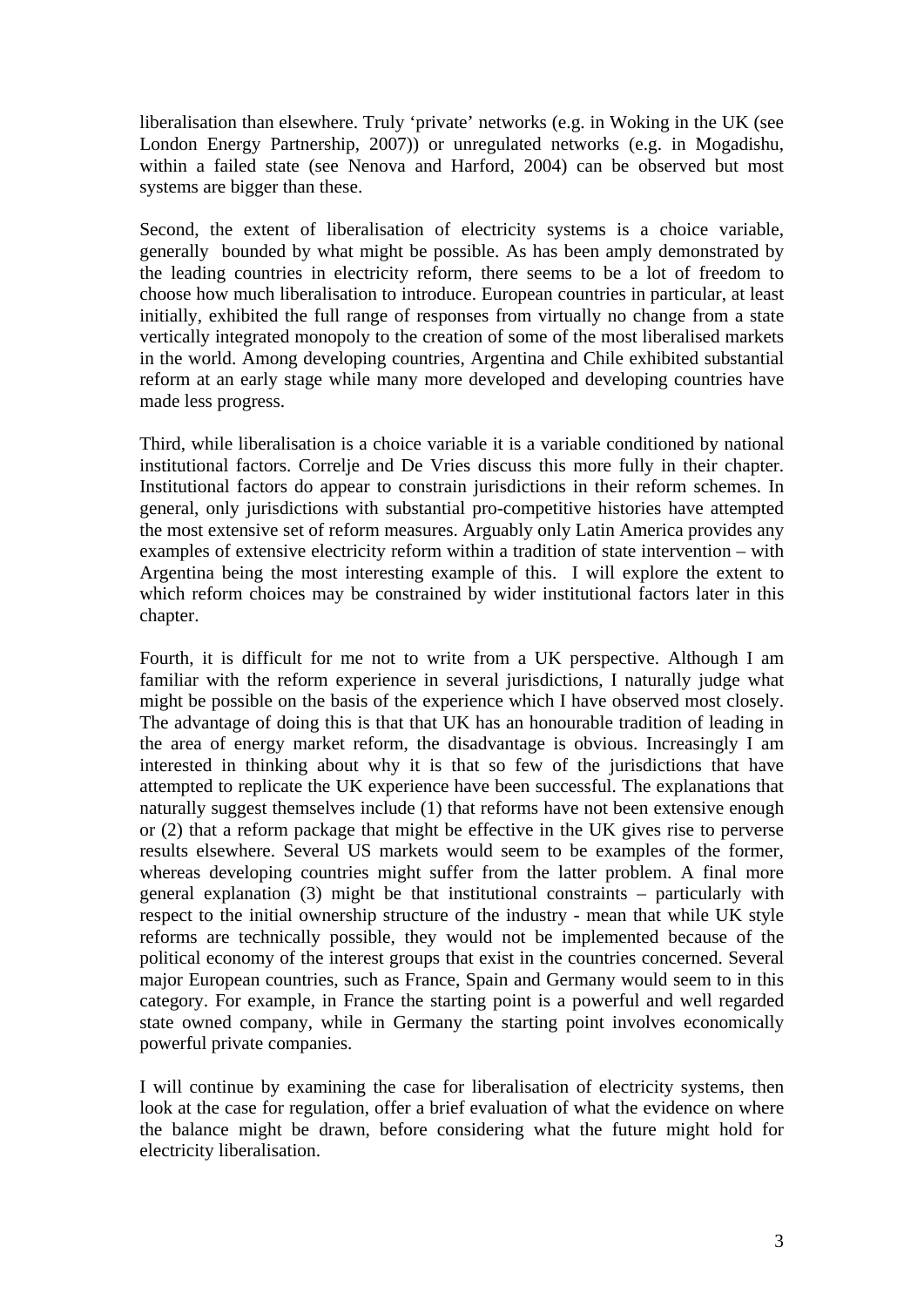#### **The case for liberalisation**

As Chao, Oren and Wilson remind us in their chapter, the past for most electricity systems involved a high degree of vertical integration – particularly between generation and transmission, but also between distribution and retail and frequently between all four stages of production. The economic arguments for large vertically integrated electricity companies, which were significant in size within political jurisdictions rested on a claim that vertical economies were significant. Many studies examined the nature of these vertical economies and most, if not all, concluded that vertical economies between generation and transmission were significant (e.g. Kaserman and Mayo, 1991). This provided arguments for the integration of what we now know to be potentially competitive generation and monopoly transmission networks. Papers which claim vertical economies continue to be written, e.g. on the regional Japanese electric power companies where a very high degree of vertical integration continues to be significant (see Nemoto and Goto, 2004).

Experience with liberalisation shows us that there were indeed costs to vertical separation, both in generation and transmission and between distribution and retail (see Newbery and Pollitt, 1997 and Domah and Pollitt, 2001). However these costs had to be incurred to achieve the benefits of more competition in generation and also more competition in retail. Studies showing vertical economies between the various stages of electricity supply are mostly not capable of modelling these benefits properly, and indeed in the case of studies where there are no non-integrated companies with whom performance of integrated utilities can be compared are seriously mis-specified.

The case for competition in generation rests on the benefits of competitive markets generally. More precisely, a central claim is that competition drives efficiency gains, which can be substantial given that generation can be as much as 65% of value added in the sector. Efficiency gains are of two main types: cost savings arising from the more efficient operation of existing assets and those arising from the choice of cheaper technologies for new generation. Both can be significant, even more so where initial operation has been in the hands of inefficient publicly owned utilities. Heavily regulated integrated utilities are subject to a potential gold plating problem if they are privately owned (following Averch and Johnson, 1962) and subject to the pressure to be instruments of government industrial policy which supports expensive home grown contractors and designs, rather than generic scalable technologies which are available off the shelf (see Henderson, 1977 and Green, 1995 on the highly expensive British nuclear programmes). Clearly the uptake of CCGT in competitive generation has been a great success in liberalised electricity markets, as has the cutting of support for expensive untried clean coal technologies (which would not have been as clean as CCGT) and the curtailing of the uneconomic roll out of nuclear power (Newbery and Pollitt, 1997). Competitive generation has clearly revealed the price of different technologies and caused clear choices to be made in line with market principles.

Electricity economists are keen to point out how different electricity is to other commodities and hence what some of the problems of letting the market operate might be. Indeed Chao, Oren and Wilson note that the regulatory compact in the US electricity sector was that monopoly operation of electricity networks was essentially the price that was paid by regulators in return for smoothing of retail electricity prices.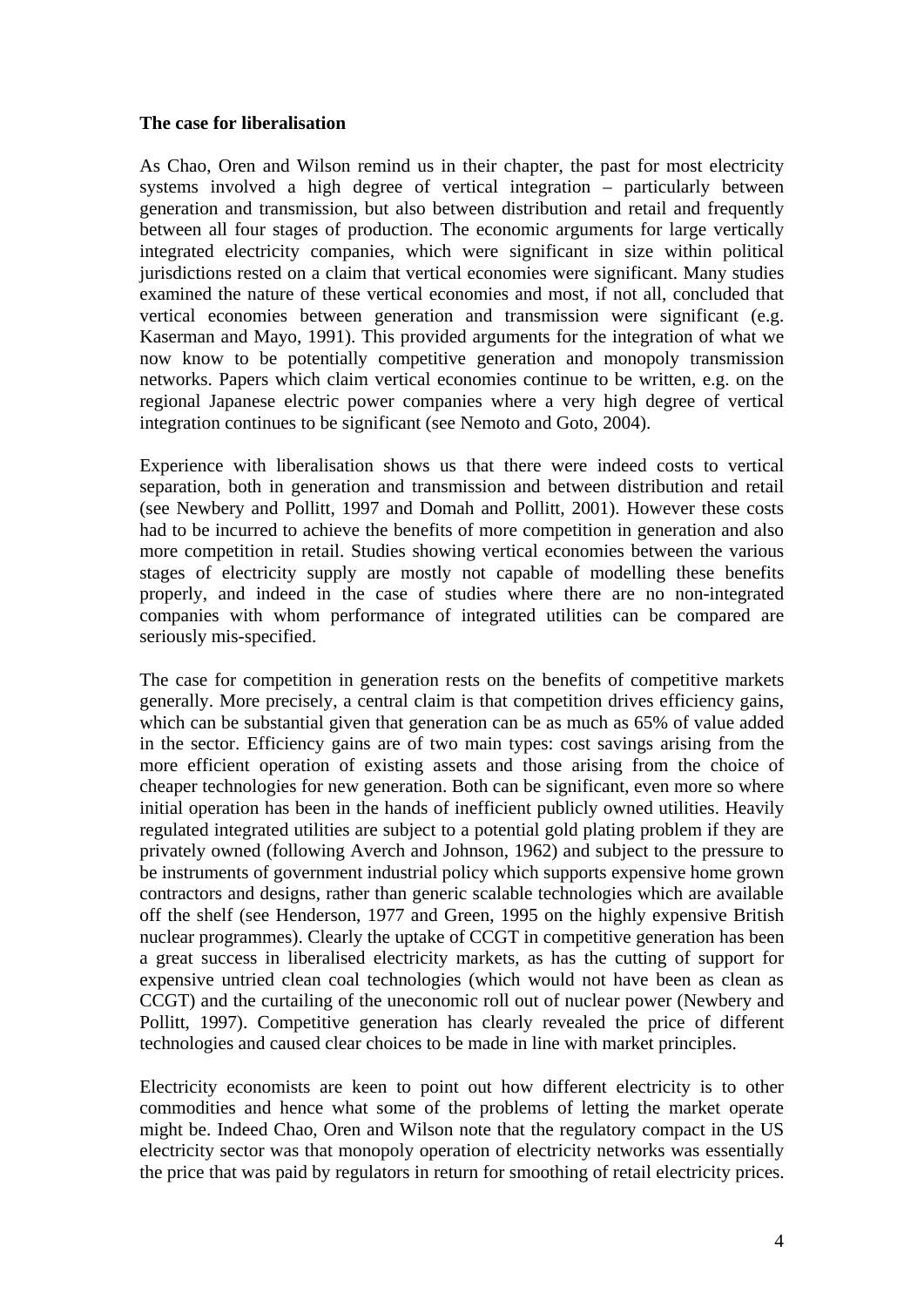They suggest that electricity prices would be much more volatile in the absence of regulation and that this would be politically unacceptable. This is undoubtedly a powerful view of competition in retail electricity markets, which resonates today, even within the most fully liberalised markets. However it is a rather quaint given rising incomes and the increasing availability of sophisticated financial instruments. It may also be a view arising from US states where low power prices have been traditionally based on access to cheap coal (Joskow, 1997). Consumers in these states seem to have little to gain by deregulation and market extension to high price states. By contrast the enthusiastic advancement of market liberalisation in California was driven by high electricity prices in a state where demand was growing rapidly and there no cheap resources for power generation. Ambivalent views towards electricity reform are rather at odds with economists' normal enthusiasm for market-determined prices. What full retail competition (i.e. including households) in both the UK, Nordic countries, New Zealand and Texas reveals is that consumers can be content to pay 'volatile' electricity prices as long as there is a perceived benefit from retail competition. Undoubtedly the Chao et al. view does restrain regulators enthusiasm for proper retail competition in many US states and elsewhere. However it is based on the view that competition is ok in most markets, but somehow not ok in retail energy markets. This is rather odd, as economists (though not politicians) are happy to see volatile gasoline prices, but not volatile residential electricity (or natural gas?) prices. It is difficult to see how retail competition at the household level can make much progress in many jurisdictions unless this view faces serious challenge.

At this point it is important to be clear about what full retail competition looks like in electricity markets. This is because what passes for retail competition in many US states is such a pale version of competition as to invite ridicule. Retail competition should involve the ability to switch electricity supplier. Effective retail competition would involve the existence of, say, five or more energy companies offering retail tariffs. If a customer switches from the incumbent supplier they would receive a bill from a different company who would purchase monopoly transmission and distribution services from incumbents but be responsible for billing, contract terms, bundling of other services and the purchase of wholesale power.

In many US states this is not what is meant by 'retail choice'. Retail choice simply involves buying the wholesale power component of one's energy bill from a nonincumbent. This eliminates competition in billing, bundling of other services and contract terms. This is an unusual type of competition, which is not the same as we observe in genuinely competitive markets. Such an odd version of what is meant by competition may not be a big issue where the wholesale power component is the most significant part of the bill (and may indeed by billed separately) and absolutely large (i.e. for large industrial customers). However the anti-competitive (pro-incumbent) situation is worst at the household level where US retail choice often involves the offering of default regulated tariffs to retail consumers which restrict switching by being regulated at a low level or having the property that if one switches, one cannot return to the default service tariff. The lesson from deregulated markets where there has been significant customer switching is that the existence of a low regulated retail tariff discourages switching i.e., there should be a removal of price regulation of retail tariffs.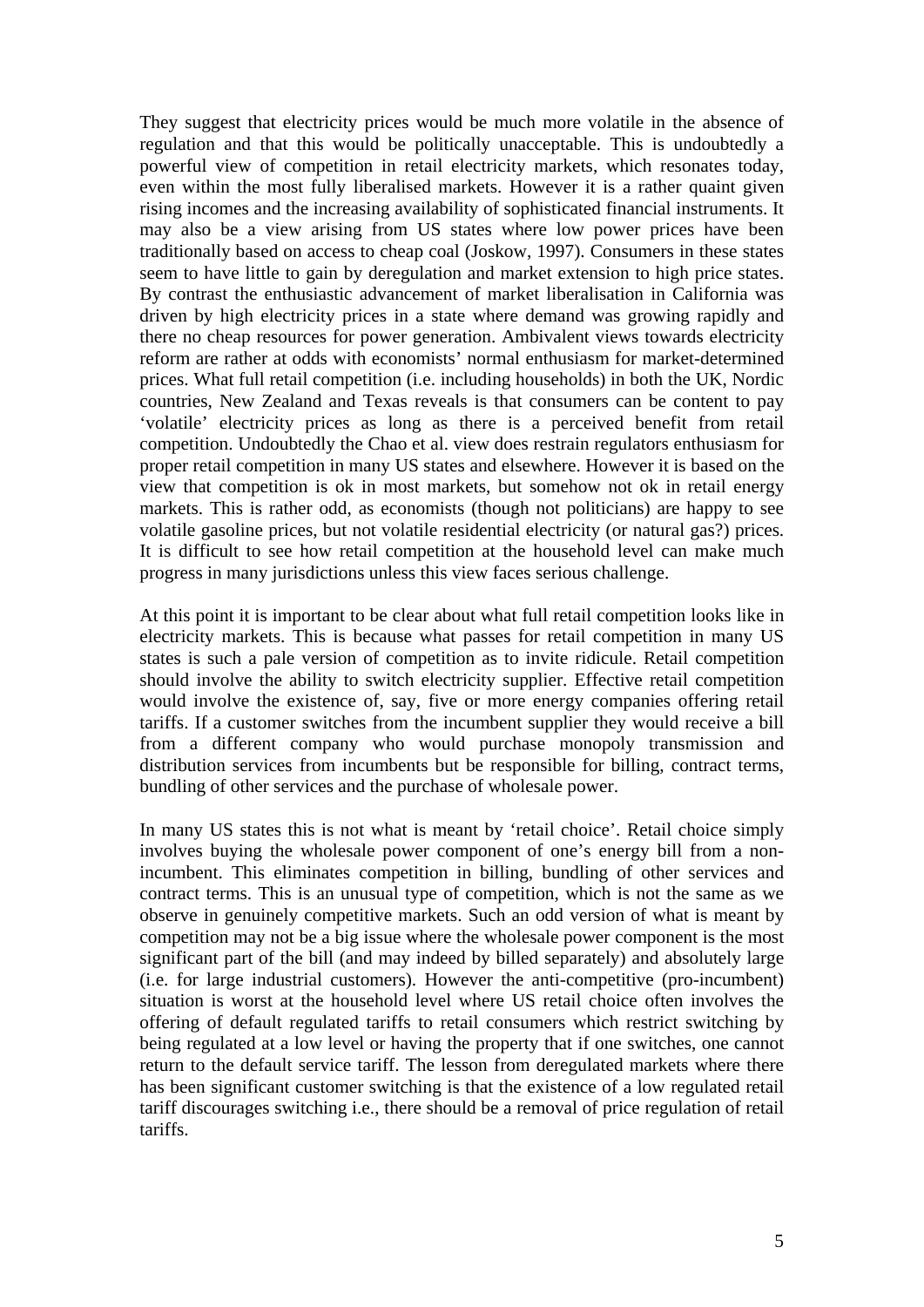The benefits of household retail competition continue to be debated (Littlechild, 2002, expresses the arguments for full retail competition, while Green and McDaniel, 1998, present a sceptical view). Retail competition has now been revealed to be an important complement to competition in generation. A major observation of electricity reforms is that monopoly networks are different businesses from the competitive businesses – generation and retail. The former are, when regulated effectively, low risk infrastructure businesses, while the latter are higher risk businesses subject to the normal bankruptcy risk faced by companies in competitive markets. While the vertical economies between generation and transmission are not sufficient to offset the benefits of competition in wholesale power markets, they do appear to be significant between generation and retail. In particular the risk management advantages of generation and retail integration are very important, such that stand-alone retail electricity companies have struggled. Across the world large stand-alone start-up retail companies have, after some initial successes, have generally failed, as exemplified by the experience of the UK, Netherlands and New Zealand. A notable retail-only business model, which has succeeded is that of the former incumbent gas company in the UK (Centrica) which has very successfully diversified into electricity retailing in the UK and in the rest of Europe. However this company has been born of an unusually competitive and unbundled gas industry in the UK. The good news is that competition in retail markets is possible; the bad news is that it is only likely to be as extensive as competition in generation because non-integrated retail companies have little chance of success at any reasonable scale.

Economists are fond of pointing out the many other ways in which the detailed operation of the electricity market needs to be regulated. Thus there are issues to do with the efficient operation of the transmission system and the allocation of transmission capacity and the problems of incentivising enough generation capacity to be available to limit price spikes at peak times (see Singh, this volume). The liberalisation process has revealed that market and quasi-market mechanisms can address market and regulatory failures in these areas. PJM and some other jurisdictions, for example, have successfully implemented nodal pricing arrangements for the allocation of transmission capacity and many other markets have used price signals to make more efficient use of scarce transmission capacity.

In terms of the mitigation of price spikes, special mechanisms have been introduced to pay generators to make extra capacity available, either more generally via a capacity payment (e.g. in the North East US), or specifically at the system peak (e.g. in the UK). While the long-term incentive properties of some of these mechanisms are dubious, they can mitigate short-term capacity shortage problems (this seems to be the case in New England) and provide comfort to regulators and politicians that something is being done to prevent the lights from going out. This view is supported by Adib, Schubert and Oren, in their chapter, who suggest that 'there is no evidence' that capacity support mechanisms actually promote investment in the long term. Moran and Skinner's chapter on Australia, further suggests that a market without capacity payments can work well, even though prices do occasionally spike. However as long as these spike reduction measures are not too expensive, they may be a price worth paying for the continuation of electricity reforms elsewhere in the system. Indeed, Bowring's chapter on PJM's capacity markets suggests that they may have a limited role to play in reassuring stakeholders that adequate capacity will be available.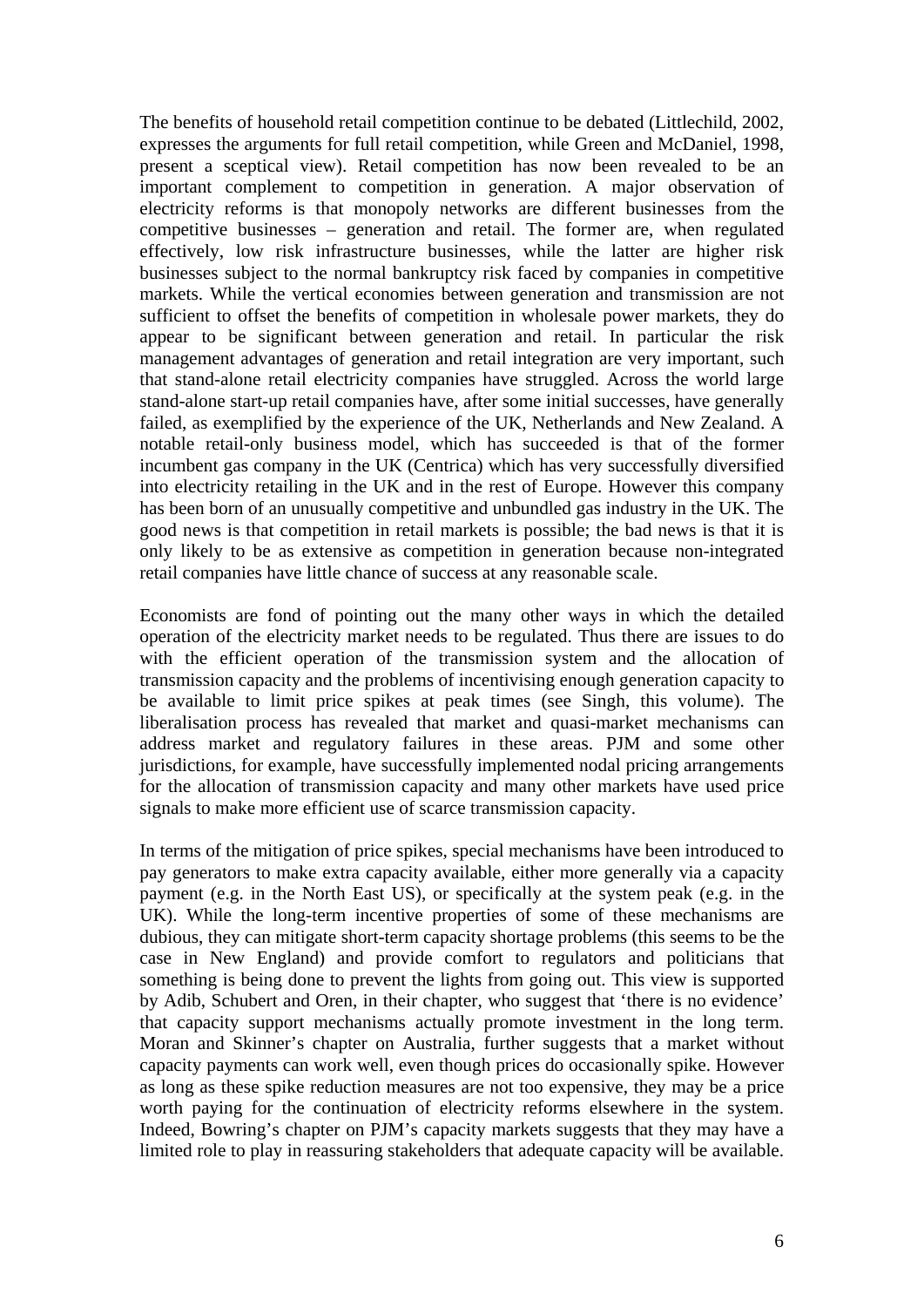Bowring concludes that capacity markets are 'not a panacea' but can play 'a critical *but circumscribed* role in wholesale power market design' [my italics].

Generation and retail electricity markets yield major market advantages over vertical integration. First, they allow the efficient handling of business risk. There are substantial uncertainties in the short, medium and long term in power markets. Markets are good at handling these types of risk. Indeed given the capacity of the oil market to handle much more significant risks, it would be odd if we did not leave these to the market in electricity.

Second, price has a significant role to play in ensuring security of electricity supply. The old vertical integrated system did provide security of supply – at a cost. Most markets allow a significant role for the price in ensuring security of supply. Around the market price insurance can be offered to those who want it, while those who want to self-insure can opt out. As the UK (2004-06), New Zealand (2001), Nordic countries (2002-03) and Chile (1998-99) have all demonstrated in recent years, retail electricity customers are willing to be exposed to significant price volatility and play a significant role in demand management.

Third, full retail competition offers a significant political advantage over vertical integration: the 'privatisation' of the final price of electricity. Where retail prices continue to be regulated, as they are in the absence of full retail competition or the continuation of a default service tariff, political or regulatory interference is much more likely. This is important at times of rising energy commodity prices, when the pressure will be to slow the translation of these into higher retail prices. Between 2004 and 2006, wholesale gas prices quadrupled in the UK and retail electricity and gas prices rose significantly. However the most common response to this sharp rise was for politicians to point out that most electricity and gas consumers could cut their energy bills by switching to a cheaper energy supplier. In the absence of retail competition the pressure for politicians' intervention would be much stronger than this. Continuation of regulation of the final price of electricity is usually a sign of insufficient competition in the wholesale power market. Removing such regulation focuses regulators attention on making the power market competitive. This is clearly demonstrated by the EU Energy Sector Inquiry, where advent of full retail competition at the household level has led the European Commission to focus on the removal of barriers to competition in wholesale power markets.

Fourth, competition promotes innovation, some of which may be unexpected. Retail competition in electricity markets has promoted joint marketing of electricity and gas where these were previously often provided by different local monopolies, the use of internet-based switching sites, payment by direct debit and the vertical integration of generation and retail (in jurisdictions where this did not previously exist). We have already noted the effect that competition in generation has had on the adoption of generation technologies. However it has also led to the refurbishment of assets, rather than their replacement (or originally scheduled closure). For example, the widespread life extension of the US nuclear fleet (where no plants have shut down since 1998 and where the majority seem set to be life-extended to 2035 and beyond) is something that is clearly incentivised by competition in generation (see Joskow, 2006a).

# **The case for regulation**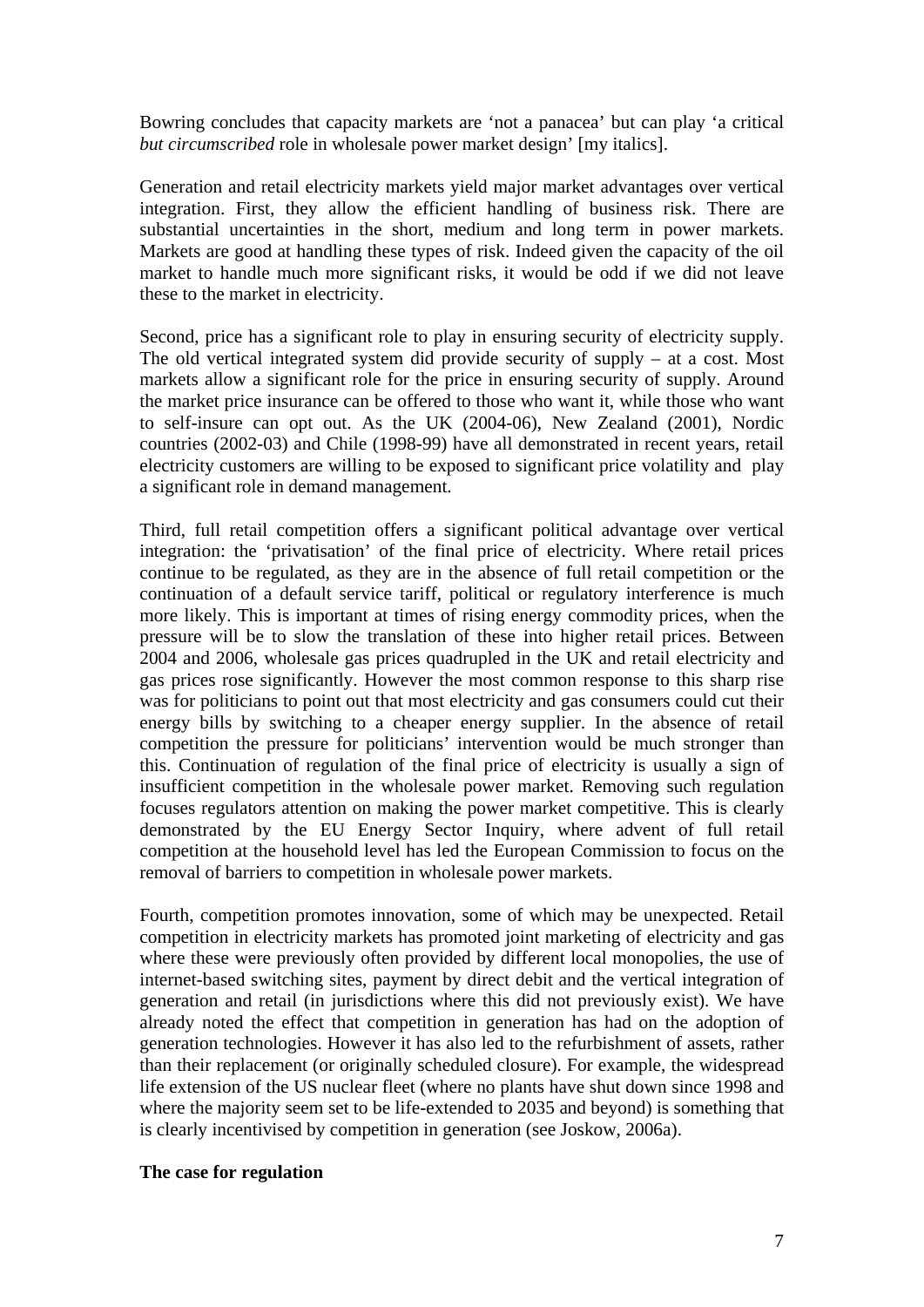Even in the leading utility reform sector – telecoms - regulators have been slow to remove regulated retail and access tariffs to networks for competitive telecom service providers. Thus we might expect there to continue to be a strong pressure for continued regulation in the electricity sector.

Demsetz (1968) asked the question: why regulate utilities? He pointed out that while natural monopoly might still exist, it could be restrained by franchising or competition for the field in utility sectors, such as electricity. In New Zealand, as Bertram (2006) discussed in this book's predecessor volume, the government conducted a rather interesting economic experiment. They left the regulation of the operation of the electricity distribution businesses to general competition policy. This resulted in the lines businesses significantly increasing their charges relative to costs and absorbing all of the benefits of competition in generation and retail (see Figure 1). This experiment graphically demonstrates the fact that electricity networks do have significant market power and need to be formally price regulated. It also provides a good argument for an effective sector specific regulator formally charged with implementing a price review process in networks, even in jurisdictions with competent general competition authorities.

Figure 1

New Zealand Residential Electricity Price c/kWh (2000 NZ\$) *Source: Ministry of Economic Development (2000).* 



Regulation of the average prices or revenue of natural monopoly networks is not enough to ensure that network owners do not abuse their monopoly power in situations where there continues to be vertical integration of electricity networks with either generation or retail businesses. As the experience with telecoms deregulation shows, there is a need for the regulation of access to monopoly networks for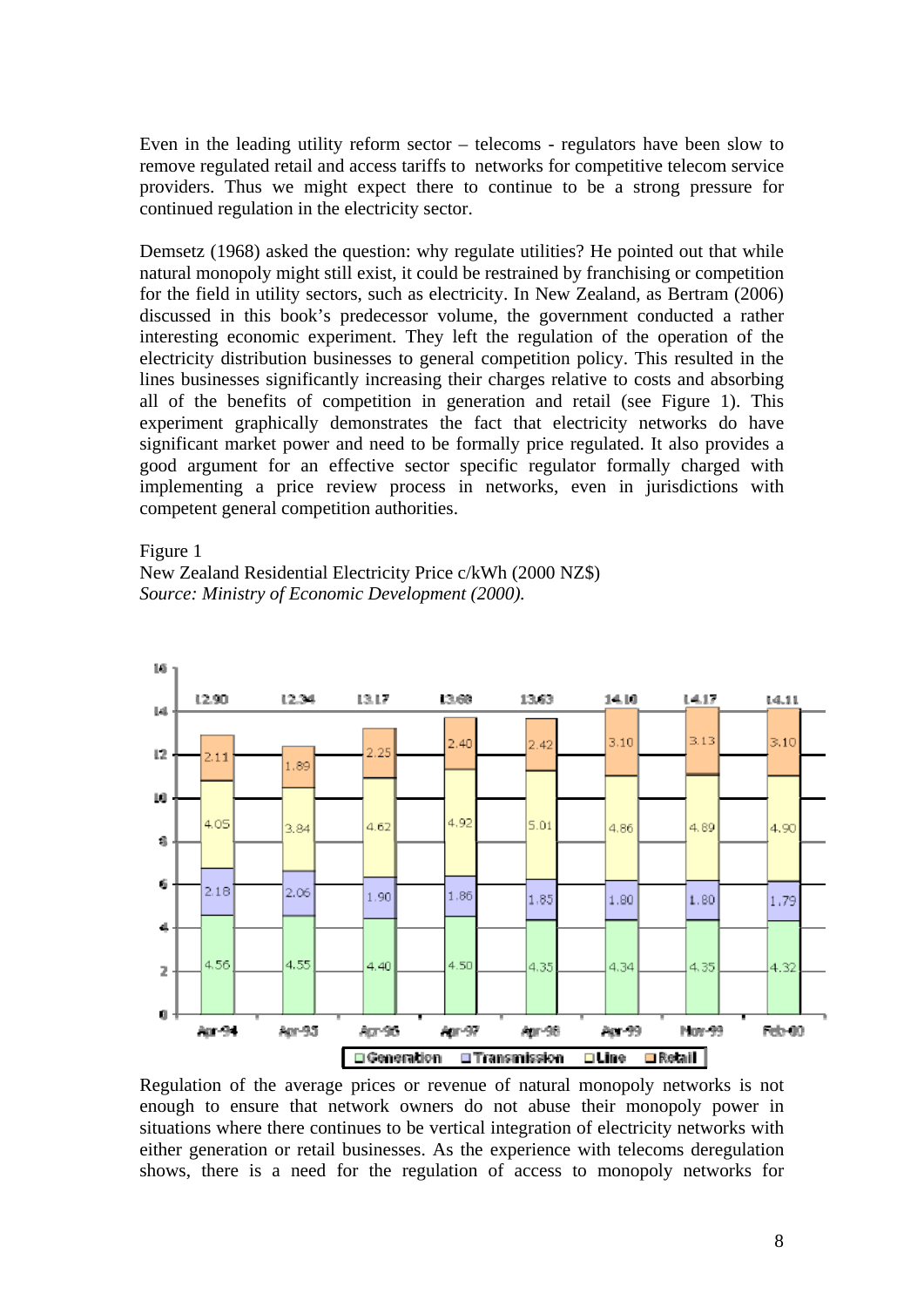generators trying to reach customers and retailers trying to source power (see Bergman et al., 1998 on telecoms). Such access pricing needs to ensure that the incumbent network asset owners can secure a return to their investment *and* that switching to non-incumbents occurs simply on the basis of differences in costs, prices and service offerings in the competitive parts of the supply chain.

In the case of telecoms, the efficient component pricing rule (Baumol et al., 1997) attempted to limit inefficient bypass of the incumbent's assets in the competitive segment in conditions where the final price was regulated. In electricity, the problem of access pricing involves clear non-discrimination in the allocation of network access and the regulation of tariffs to reflect the true costs of the monopoly network. In general, energy regulators have been able to do this where their powers have been sufficient, though in some continental European countries, such as Germany, there have been substantial problems reported by non-incumbent generators trying to get access terms in the early years of restructuring (see Bergman et al., 1999).

In retail, there have been examples of incumbent retailers integrated with distribution wires attempting to allocate an overly generous part of the initially shared assets to the monopoly distribution wires business and hence raising access charges for nonincumbent retailers. This effectively means that the retail customers who switch to non-incumbents subsidise the retail part of an incumbent's business. The potential size of this cost allocation problem is substantial. The UK electricity regulator, Ofgem, reallocated an amount equivalent to around 18% (of which a third was metering costs) of the controllable cost of regulated distribution from distribution wires to retail in 2000 (see Ofgem, 1999, p.17). This reflected the misallocation of assets and costs within incumbent integrated distribution and retail companies at the time the market was opened to full retail competition.

The appropriate regulation of access charges and terms continues to drive the debate over unbundling of network assets in Europe. Successive European electricity directives in 1996 and 2003 have mandated increasingly tough unbundling requirements between the network and competitive businesses within integrated companies. The recent EU Energy Sector Enquiry highlighted access problems as a major barrier to the advancement of competition in European electricity and gas markets (European Commission, 2007). In mid-2007, the European Commission is pressing for full ownership unbundling of gas and electricity transmission networks from the rest of the system. This has been proposed to finally remove the incentive on transmission owners to favour their own generation or to not propose transmission investments, which would bring system benefits at the expense of corporate profits in generation. It remains to be seen whether the Commission will eventually force ownership unbundling of just system operation along an ISO model (such as PJM) or will also require the ownership unbundling of transmission assets to create independent TSOs (such as in the UK or under the stalled RTO model in the US). The weaker ISO model option may prevail as a compromise with countries for whom ownership unbundling of transmission assets is politically unacceptable. ISOs without transmission assets may do well on non-discrimination but do not solve the problem of under-investment in transmission by companies with market power in generation. Singh discusses the problems in US transmission in his chapter, putting emphasis on the need to improve transmission investment incentives and the fact that the debate in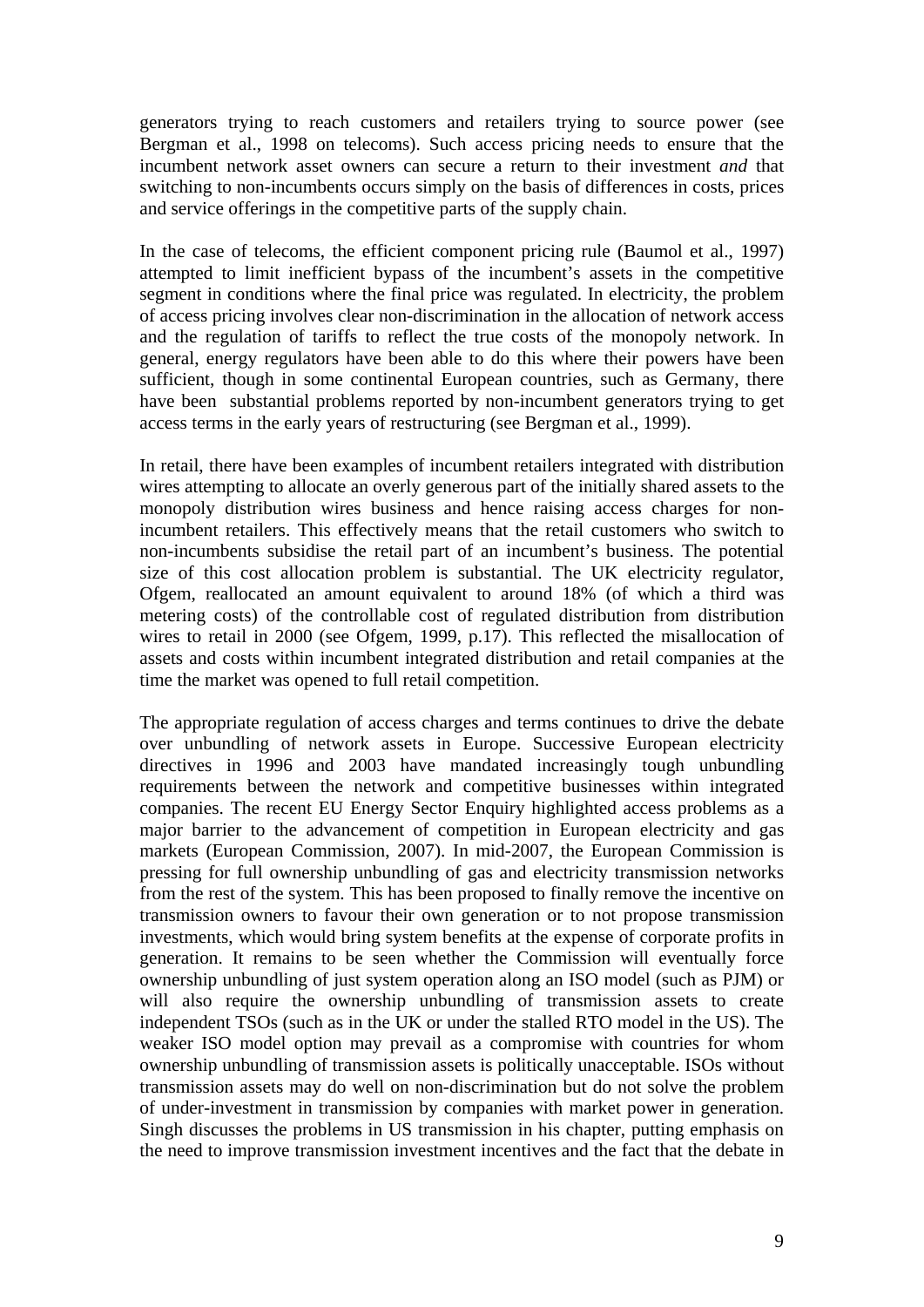the US has begun to focus on the case for independent transmission companies as opposed to ISOs.

Regulation is also important in a number of non-price areas: for example, standards for quality of service, reliability and network losses. Unless regulators enforce some sort of penalty price for the non-delivery of minimum standards, there may be incentives for services to deteriorate or not optimally improve the quality of the operation of the network. A good example of this follows. Distribution losses are paid for by retail customers who must buy extra power to cover network losses. Network losses are assumed, for charging purposes, to be uniform and constant in most distribution networks. Hence there is little advantage for competitive suppliers seeking to minimise these, resulting in market failure. In the UK, network losses in distribution did not change much over the first ten years following liberalisation, until the regulator introduced a tougher financial penalty for distribution losses payable by network owners (see Jamasb and Pollitt, 2007). This led to a sharp and immediate cut in distribution losses as shown in Figure 2.

#### Figure 2

Distribution losses in the UK as percentage of energy delivered *Source: Jamasb and Pollitt (2007).* 



The creation of competitive wholesale markets has been associated with the need to create appropriate transmission access regimes. However the rise of distributed generation (embedded within the distribution network), in response to technological change and climate change concerns, has necessitated a more considered regulatory approach to the regulation of distribution access. This is pressurising regulators to develop more flexible access terms for distributed generation within the distribution network, which reflect its true value to the system. The regulatory issues raised by distributed generation are discussed in the chapter by Bauknecht and Brunekreeft.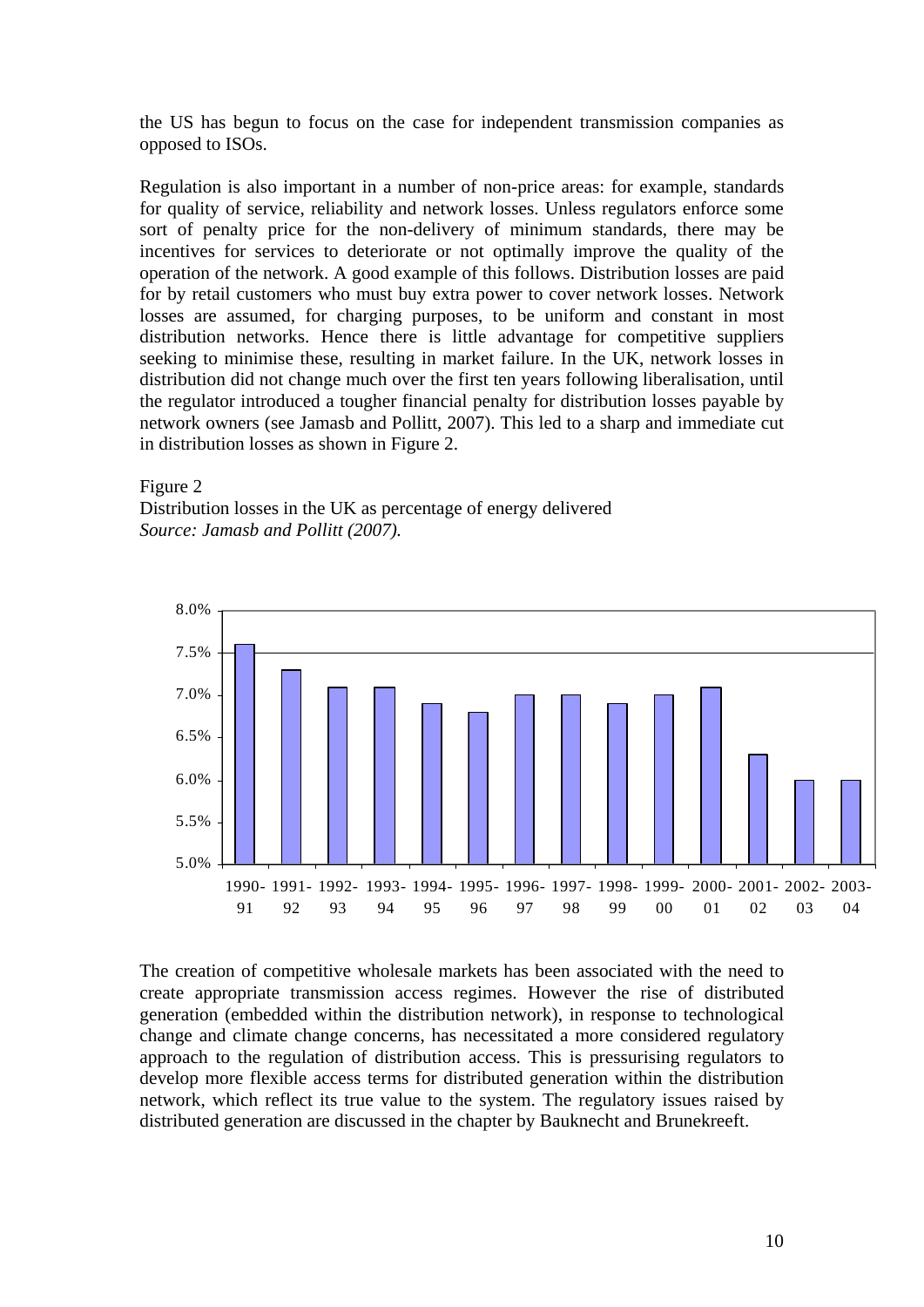It is important to note that there has been a significant improvement in the sophistication of regulation of natural monopolies since electricity reform began. The Averch-Johnson effect, the theory of regulatory capture (Stigler, 1971) and distortions of regulated price differentials (Peltzman, 1976), not to mention the rather unimpressive early attempts at limited (and hence distortionary) incentive regulation (Berg and Jeong, 1991) are lessons that now seem to be well learned by the *best* regulatory agencies operating in competitive markets. Indeed there does seem to be a rather clear positive correlation between the degree of development of liberalisation and the quality of the regulatory agency (see Green et al, 2005). Particular progress has been made in the incentive regulation of electricity networks, where sophisticated analysis has been combined with the use of fixed term price controls, which incentivise cost reduction (Jamasb and Pollitt, 2001 and Joskow, 2005). Indeed an obvious potential gain from unbundling electricity networks from the rest of the supply chain is the facilitation of superior regulation of network businesses. This can lead to significant cuts in regulated tariffs and / or increases in investment, as exemplified by the experience of the UK, Nordic countries, Chile and New South Wales. Effective regulation not only brings direct benefits through more efficient networks but also through the facilitation of wholesale and retail competition across these networks.

While the regulation of electricity networks is clearly necessary, electricity market liberalisation has thrown up a strong case for market monitoring (as detailed in the chapter by Adib, Hurlbut and Jaussaud) of the operation of the competition within generation and retail markets. Market monitoring requires vigilance and quick action to correct market rules if societal welfare is to be maximised (or not significantly reduced). Specialist energy regulators seem best able to analyse market data and to propose remedies, with detailed market rule changes sometimes delegated to system operators or wholesale market governance mechanisms if sufficient regulatory threat is in place. The need for regulatory oversight of this type would seem to be more necessary in the early stages of market redesign due to the complexity and scope for gaming which exists in electricity markets. However over time regulatory oversight may be reduced as market operators become more able to self-regulate. A parallel might be drawn with financial markets in this respect where effective self-regulation may be generally desirable within a context of appropriate legal protection and the operation of the general competition authority.

Electricity markets may need to be redesigned from time to time with significant regulatory involvement (in assessing the relative merits of different designs) as new analysis on optimal market design comes to light. An example of such a design question is raised in the chapter by Sioshansi, Oren and O'Neill who examine the relative merits of central versus self-commitment of generation units. They come down in favour of central commitment rather than self-commitment. Self-commitment was a significant element of the New Electricity Trading Arrangements for wholesale power which replaced the Pool (begun in 1990) in England and Wales in 2001. In their chapter O'Neill and Hobbs consider the lessons from different auction markets in the US for wholesale energy and ancillary services. All such significant redesigns need careful assessment in order to avoid imposing additional costs on electricity customers.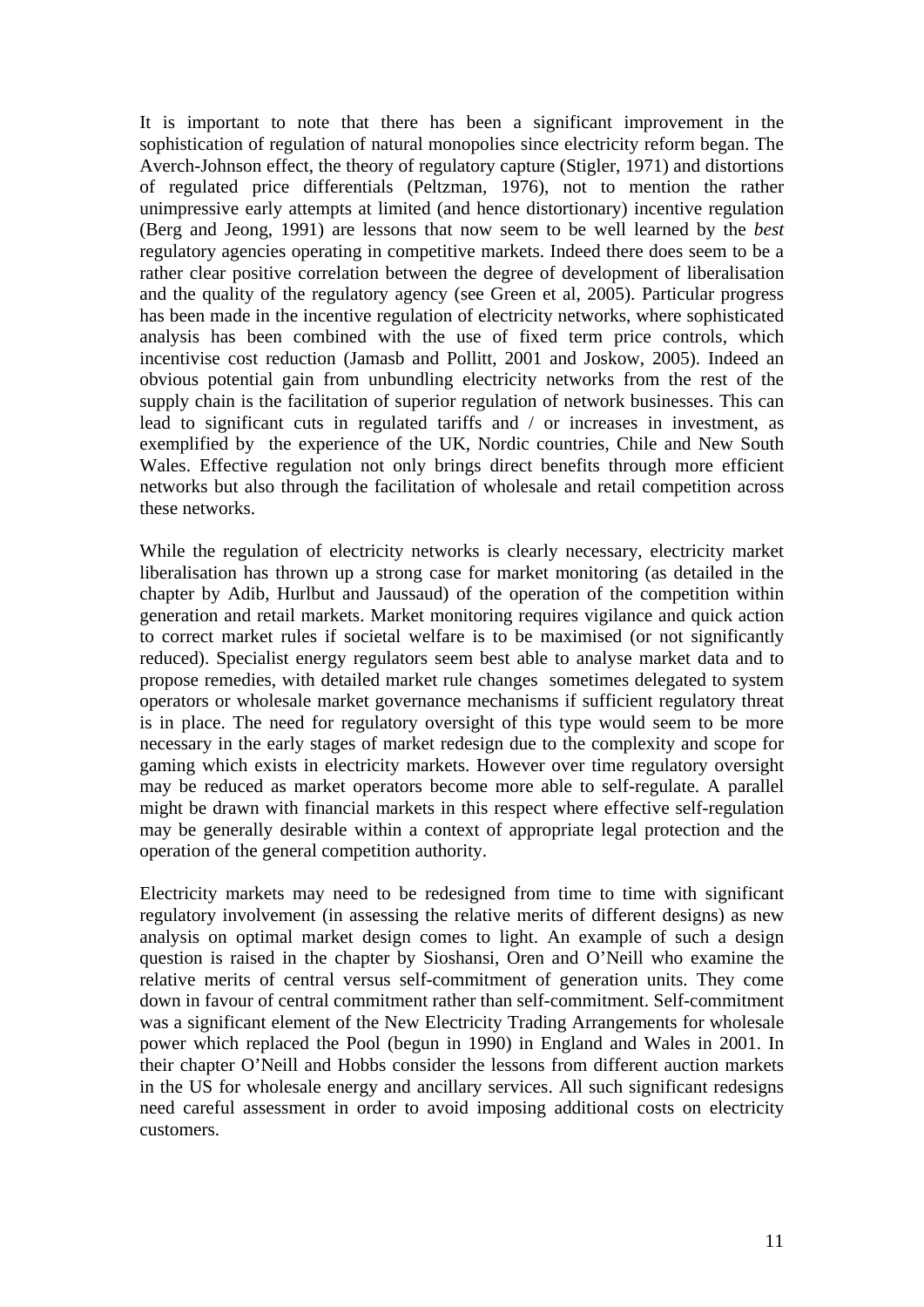Particular problems have been noted with the utilisation of interconnectors between jurisdictions, price signalling within power pools, withholding of capacity and mergers between energy companies. Interconnectors are a particular issue within the transmission system because they can be closely monitored. What seems to be the case, is that these can be often congested, flowing in a perverse direction and not subject to appropriate capacity upgrading. In Europe, international electricity and gas interconnectors are the subject of scrutiny of regulators (see European Commission, 2007) to detect the operation of market power by integrated incumbents. Gas interconnector utilisation (or the lack of it) and non-responsiveness to large international price differentials have been particularly noted. Power pools and organised power markets can be subject to price manipulation. This is because of the repeated game nature of such interaction and the ability of firms to signal to one another within the power pool. Such accusations were regularly made of firms in the early days of power pool in the UK. Indeed when the regulator imposed a price cap on the incumbents in this market, they managed to hit it exactly (see Newbery, 2006).

California's ill-fated power markets are still under investigation for the alleged withholding of capacity to drive up prices (see Sweeney, 2006). Measures of the residual market power index clearly show that in many power markets incumbents have the ability to withhold enough capacity to drive up the price significantly.

Finally, power company mergers require careful assessment. This is because the sheer volume of transactions among energy companies brought about by liberalisation has the capacity to rapidly change the shape of the power sector (see Codognet et al., 2002). The increase in effective market size brought about by liberalisation in many US and European markets, requires mergers to be evaluated more carefully than would have been the case in the past. In Europe, the concentration of ownership at the European level has been the price paid to reduce concentration within individual national markets (see Jamasb and Pollitt, 2005). Meanwhile mergers between electricity and gas companies have created the potential for the sophisticated exercise of market power in the interrelation between gas and electricity markets. The highly controversial merger between EON and Ruhrgas in 2003 integrated the major supplier of wholesale gas and one of the major energy companies in Germany, eliminating a major potential competitor in the electricity market. This merger was opposed by the German competition authority but approved by the government. A similar merger between Endesa and Gas Natural in Spain in 2006 was initially approved but failed to occur.

It is important to stress that while liberalisation has involved some reduction in regulation in wholesale and retail electricity, it is not necessarily the case that liberalisation and regulation are substitutes. Wholesale and retail competition may require *more* regulation (in terms of cost and complexity) to ensure their success. A state owned vertically integrated national monopoly may require minimal regulation, but is not consistent with a liberalised market.

# **Evaluating the experience with electricity market reform**

Globally, the evidence on the success of electricity reform is surprisingly mixed. One would have expected to find clear evidence of reform success showing up by now in the econometric evidence. This is however difficult to demonstrate as Jamasb et al.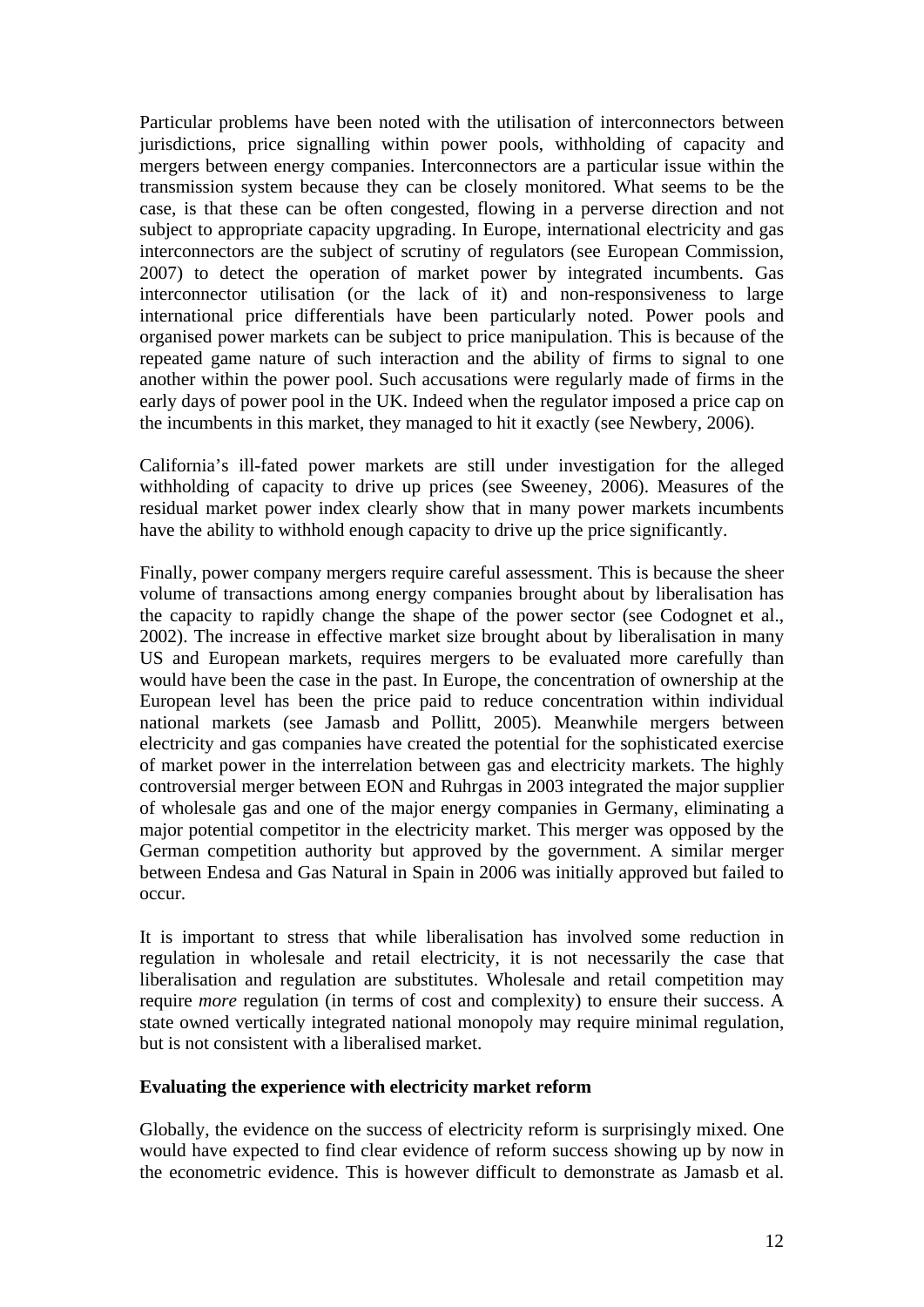(2004) show. There are only two econometric studies of the price effects of electricity reform in the OECD (Steiner, 2001 and Hattori and Tsutsui, 2004). Both show some weak evidence of lower prices in the period to 1999, but it is difficult to distinguish which reform steps may be contributing to this. The evidence for developing countries is even more difficult. There is support for the view that incentive regulation, with privatisation and wholesale competition does raise investment, reduce losses and lower prices. However the precise interaction between reform steps is somewhat complex. The picture is complicated somewhat because pre-reform prices may have been artificially low relative to economic levels. Successful reform in these cases involves raising the price or simply holding prices constant while efficiency is increased.

Part of the problem is that the success of electricity liberalisation might be measured on several dimensions, for example, price, quality of service, losses and investment, and may need several years of observation before a trend improvement is apparent (given 'normal' year to year volatility). In recent years high commodity prices for gas further cloud the picture. Another problem is a lack of careful cost benefit analyses of reforms in particular jurisdictions where the counterfactual has been clearly worked out and is defensible. The basic assumption that variables of interest would have been same as before in the absence of liberalisation may not be the right one. Indeed in many cases, the liberalisation may have resulted in some variables (e.g. price) rising less rapidly or indeed falling less rapidly, than would otherwise have been case.

A promising way forward is to make a list of where one might think there has been a successful electricity reform. A good start would be to look at the chapters of Sioshansi and Pfaffenberger (2006). Among developing and transition countries Argentina and Chile stand out as successful poster cases. After this, the list becomes quite thin with perhaps, Peru and Columbia as additional cases. In many others there have been significant problems (e.g. Brazil: as discussed by Araujo, Correia, Costa and Melo in their chapter in this volume), and yet others not a lot has yet been tried (e.g. Middle East, Africa, parts of India). Among developed countries, there has been a lot of reform impetus. The EU has attempted a major organised reform programme but only the UK, Norway, Sweden, Finland and the Netherlands can really be said to be making significant progress from the pre-reform model. In most other European countries demonstrating a positive impact from electricity reforms and indeed much real enthusiasm beyond that generated by wishing to be good European citizens in complying with the Directives is difficult.

In North America, Texas, PJM, New England and New York demonstrate good progress in wholesale competition, but only Texas and some odd bits of Maine, Pennsylvania and Ohio have retail choice, while many states exhibit no progress from the traditional vertically integrated model. In Maine, Pennsylvania and Ohio regulated retail tariffs continue to limit competition and 'choice' is simply in the generation part of the retail bill. In Ohio one incumbent company discourages switching by highlighting consumer's right to choose not to release data to alternative energy suppliers (on privacy grounds). Australia and New Zealand have shown enthusiasm for reform but significant problems remain in several Australian states (e.g. Queensland, Tasmania and Western Australia where only partial liberalisation has occurred), though good retail competition is developing in Victoria and South Australia (see Moran and Skinner, this volume, on Australia). In New Zealand there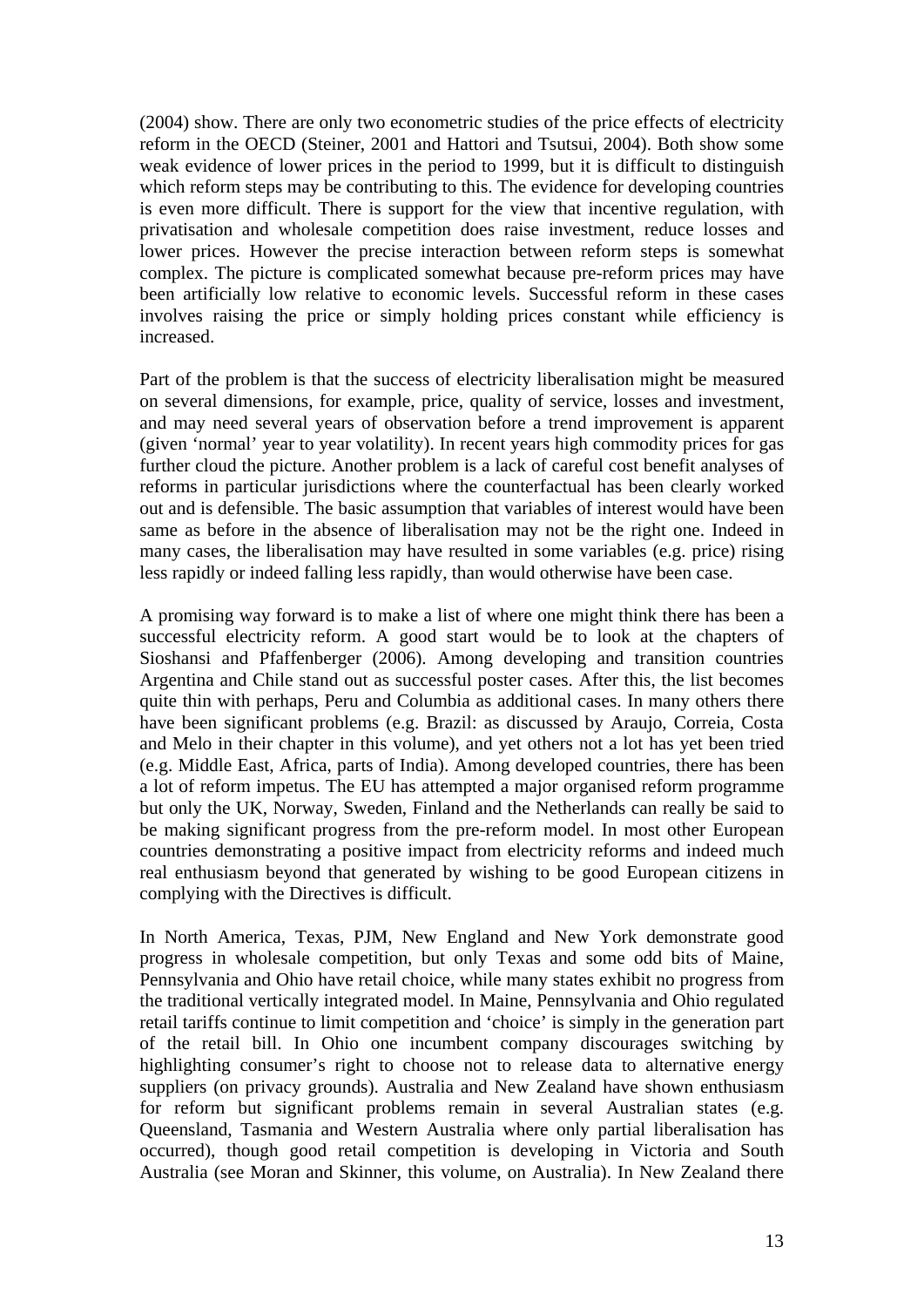have been a number of legislative attempts to progress reform in the face of setbacks. In Japan progress with electricity reform continues to move very slowly.

Overall the picture is one of significant progress towards the maximum possible electricity reform being made in only a handful of jurisdictions, while reform progress has stalled at some intermediate stage in many more jurisdictions. Even some of the places where we think of the most progress as being made: parts of PJM, as well as Chile and Argentina have not got full retail competition.

Correlie and De Vries suggest that, it is difficult to come up with clear lessons from electricity reforms which translate globally because of what they call physical, economic and institutional factors. However there are some lessons:

First, ownership unbundling of electricity transmission from the rest of the electricity network has produced clear benefits in the markets where it has been tried in terms of improving access conditions for competitive generation and removing incentives to under-invest in transmission. ISOs with continued integration of transmission and generation are largely effective in improving access conditions and the operation of the transmission system but suffer significantly from continuing under investment; Chile being an excellent example of this, among others (see Pollitt, 2004).

Second, getting market structure right in electricity generation is crucial for the success of electricity reform. This involves sufficient divestiture to, say, five players by incumbents. Relying on new entry alone will not be enough to ensure the reduction in the market power of incumbents. Where regulators have been unable to introduce low concentration at the opening of new power markets, they have faced an uphill battle to reduce concentration. Really successful wholesale power markets either introduced competition right at the start e.g., in Argentina, PJM, Texas or undertook significant regulatory intervention subsequently, e.g., in UK.

Third, incentive regulation based on RPI-X price control of monopoly networks can deliver significant incentives to reduce costs and can facilitate efficient operation with the provision of stable cash flow for new investment. Regulators that have not made best use of incentive regulation have missed out on a substantial part of the gains from ending of the vertical monopoly in electricity. This is clear from a glance at the division of the final price of electricity between generation, transmission, distribution and retail elements in European countries. The countries with tougher incentive regulation of networks have significantly lower network costs than those who do not (Jamasb and Pollitt, 2005).

Fourth, regulation can address market failures in electricity markets such as those associated with quality of supply. The problem with regulatory incentives to meet non-price objectives is that they may interact with one another and create perverse incentives. Regulators need to understand the power of incentives both to solve perceived problems in electricity systems and to inadvertently incentivise welfare reducing activity. Indeed part of the problem of electricity liberalisation is that it requires more sophisticated regulation to be successful.

Overall the potential benefits of electricity reform seem to be positive. Newbery and Pollitt (1997) conservatively estimated that generation and transmission reform in the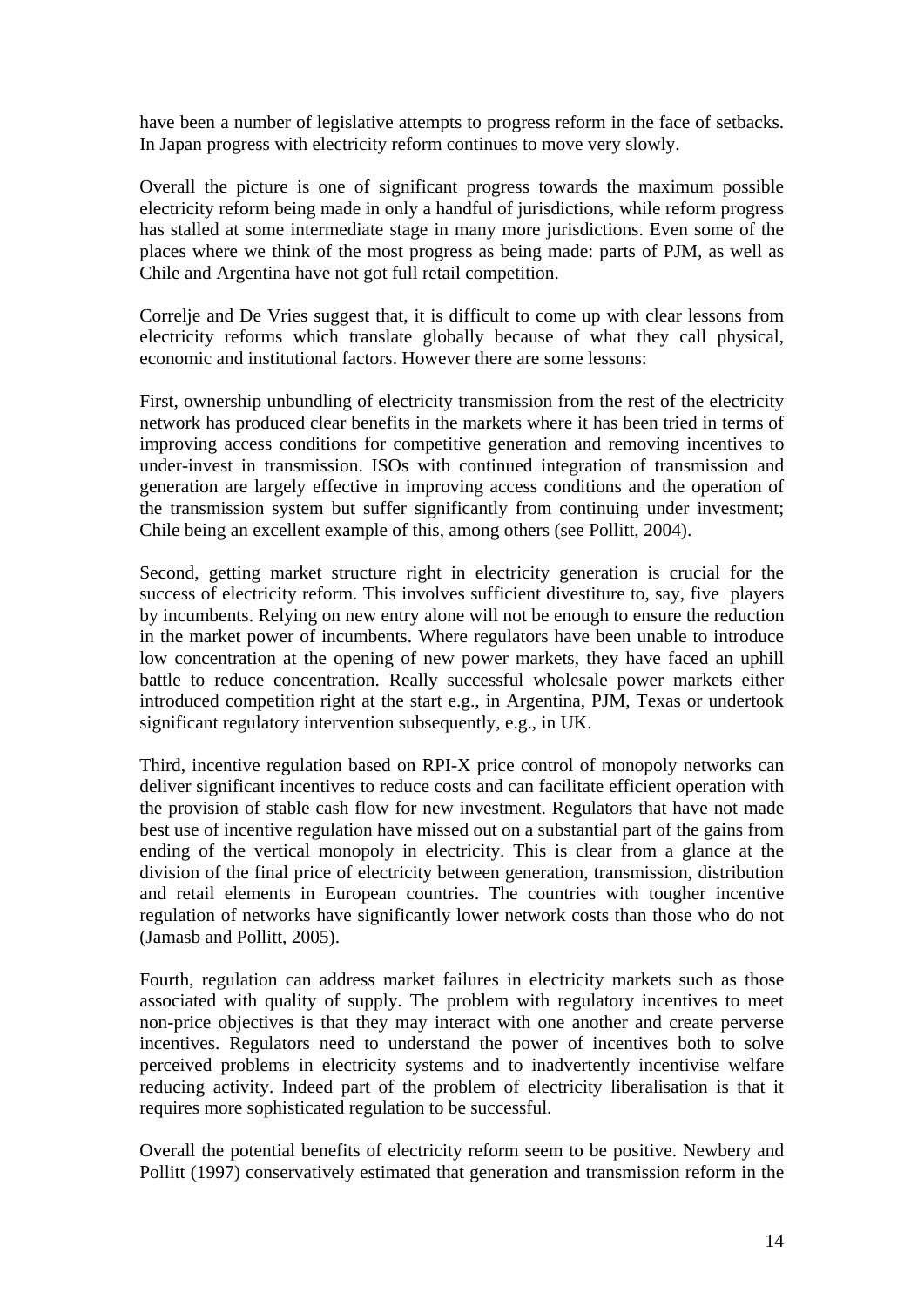UK reduced costs permanently by 5%. Fabrizio et al. (2006) come up with a similar figure for the reduction in generation costs due to reforms in the US. Looking at final electricity prices in the US, Joskow (2006b) finds that competitive wholesale markets and retail competition have reduced prices (relative to their absence) significantly, with retail competition reducing prices by 5-10% for residential customers and 5% for industrial customers. Focussing on just the New England wholesale power market, Barmack et al. (2007) find a net gain of 2% of costs due to reforms. In distribution and retail, the benefits are similar in order of magnitude. Domah and Pollitt (2001) identified gains of around 10% of costs for the UK. For developing countries, Toba (2003) estimated that the liberalisation of Philippine electricity generation produced a one-off gain equivalent to around 10% of GDP, while Mota (2003) estimated that the privatisation (and incentive regulation) of Brazilian electricity distribution produced a one-off gain of more than 2% of GDP.

Stephen Littlechild (2000) helpfully breaks down the benefit of the early years of the UK reforms in Table 1.

| <b>Source</b>                                               | $\frac{0}{0}$ |
|-------------------------------------------------------------|---------------|
| Lower generation costs                                      | 10            |
| Lower distribution and transmission charges                 |               |
| Lower supply business margin                                |               |
| Lower fossil fuel levy (mainly to fund nuclear liabilities) |               |
| Total                                                       | 29            |

**Table 1: Sources of price reduction to domestic users 1991/92-1998/9**  (Source: Littlechild, 2000)

Littlechild's analysis helpfully focuses on residential customers and provides a point estimate of the impact of reform (in contrast to the NPV calculations of the Newbery and Pollitt (1997) and Domah and Pollitt (2001) studies). This indicates that the reduction in residential prices is split almost equally between lower generation costs (operating efficiency and fuel switching), lower distribution and transmission charges (transferred to consumers via RPI-X) and a lower fossil fuel levy, which was the subsidy to the nuclear sector to cover un-financed decommissioning liabilities (the ending of an industrial subsidy). Thus one might say that gains were coming from competition, improved economic regulation and the elimination of inefficient industrial subsidies to energy production. This highlights the fact that in many countries a clear benefit of liberalisation is likely to be the end of expensive industrial policies towards the energy sector or at the very least increase the transparency of the cost of these.

# **The future of electricity liberalisation**

Electricity reform around the world has been driven by a combination of the success of the early reformers (who inspired many followers) and the extensive reform programs at the federal level in the US and at the level of the European Commission in Europe. As the difficulty of replicating the success of the early reformers has become more apparent, particularly in developing countries, and as the US federal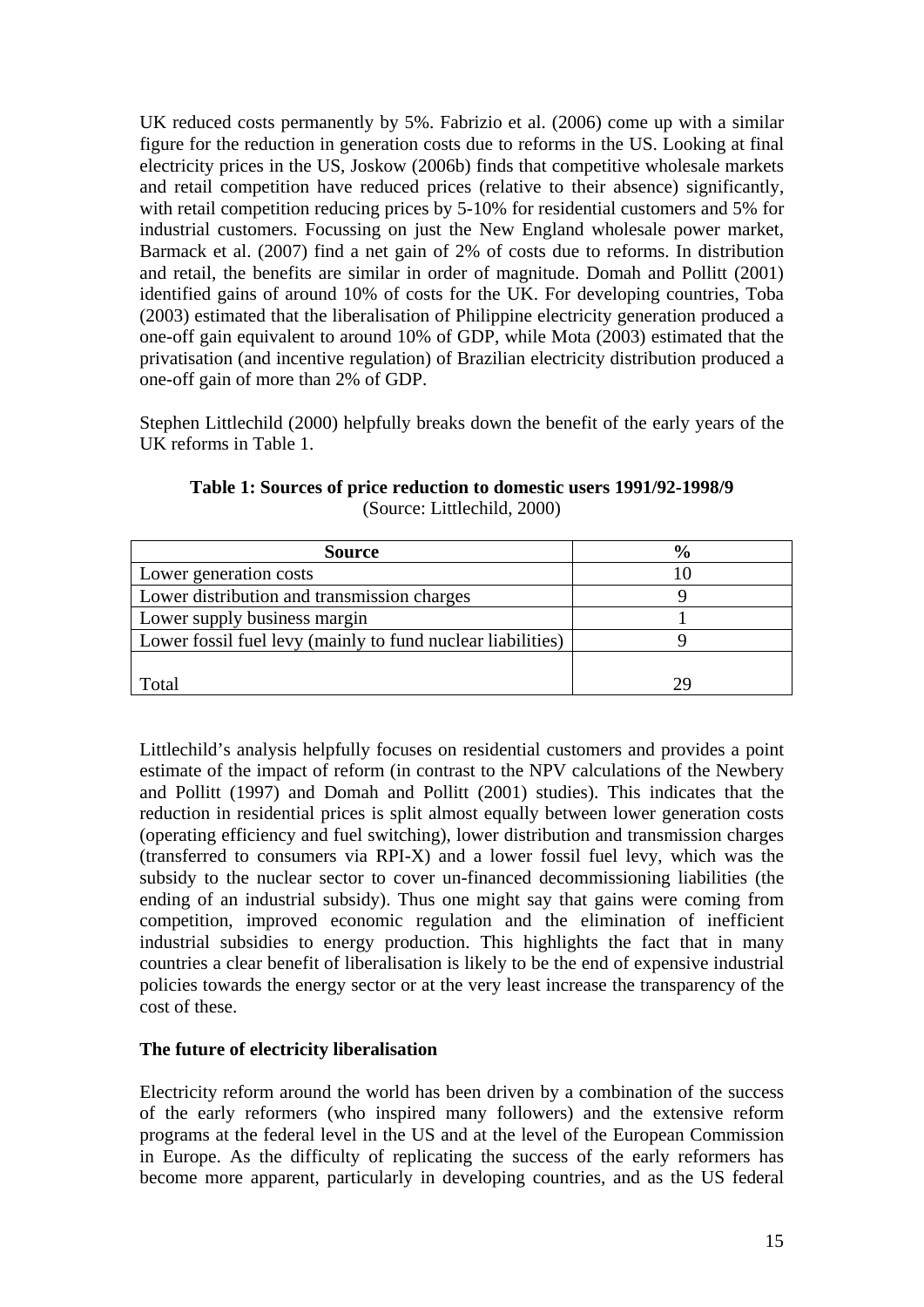program has stalled, many jurisdictions have failed to pursue electricity liberalisation to its logical conclusion. Only in the EU has the sustained commitment of the European Commission within a wider single market agenda (which encompasses all industrial sectors) and a political system where energy reforms can become part of the international bargaining process has the pressure for further electricity market reforms been sustained. However, Cornwall's chapter highlights just how far there is to go to establish regional electricity markets (covering groups of neighbouring countries) in Europe, let alone to the Commission's goal of a single electricity market in Europe.

What is becoming increasingly clear is that electricity reform has failed to convince many of its merits (e.g. Thomas, 2006). On the basis of the evidence of the delivery of clear benefits being somewhat mixed, this is hardly surprising. What seems to be the case is that the pursuit of electricity reform through to its logical conclusion is only likely to happen in jurisdictions where there is a strong ideological commitment to competition in energy markets. This will partly be driven by resource conditions – the presence of initially high costs with scope for efficiency gains is conducive to reform – but significantly by whether there is a fundamental belief that electricity prices should be left to the market. This belief is partly a belief in the market itself and partly a belief in the market for energy per se.

Some who believe in the market still think energy markets sufficiently different from others to warrant the sort of intervention that prevents the emergence of effective competition in generation and / or in retail. Often this reflects (or is supported by) concerns about security of supply and increasingly concerns about pollution from electricity production. What is absolutely clear is that successful through-going electricity liberalisation requires both a belief in competition and effective institutions of competition policy. Countries, such as France and Germany, will struggle to make serious progress with electricity reform unless they can change their attitude to competition in the electricity sector. This is not beyond the bounds of possibility but it will require the sort of reluctant change in attitude, which globalisation and technological change has brought about in other sectors (such as telecoms).

A new and important challenge to electricity reform is posed by climate change. As Ford discusses in his chapter, climate change is a serious issue which the power sector will be expected to address. Economically sensible policies for the internalisation of the external costs of CO2 emissions have been enacted in the EU (as the EU Emissions Trading System) and proposed in the US (various state and regional trading initiatives are progressing, with a bill for a national scheme being put before the Senate in 2003). However, with regard to the balance of liberalisation and regulation in electricity systems, climate change is a potential vehicle for the return of old-style intervention in electricity generation and in retail competition. The argument will be that the market will not invest in low carbon generation without long-term contracts for low carbon electricity generation. Such contracts would effectively eliminate competition in the wholesale power market. On the retail side, the argument will be that consumers who switch, fail to provide long-term incentives for micro-power and demand side management (DSM) investments. Regulators face a significant challenge if they are to introduce subsidies to low carbon electricity generation which do not effectively end competition. Clearly environmental externalities should be priced properly as a first step. Competition should be viewed as part of solution, not the problem. Encouraging price sensitivity and consumer selection between own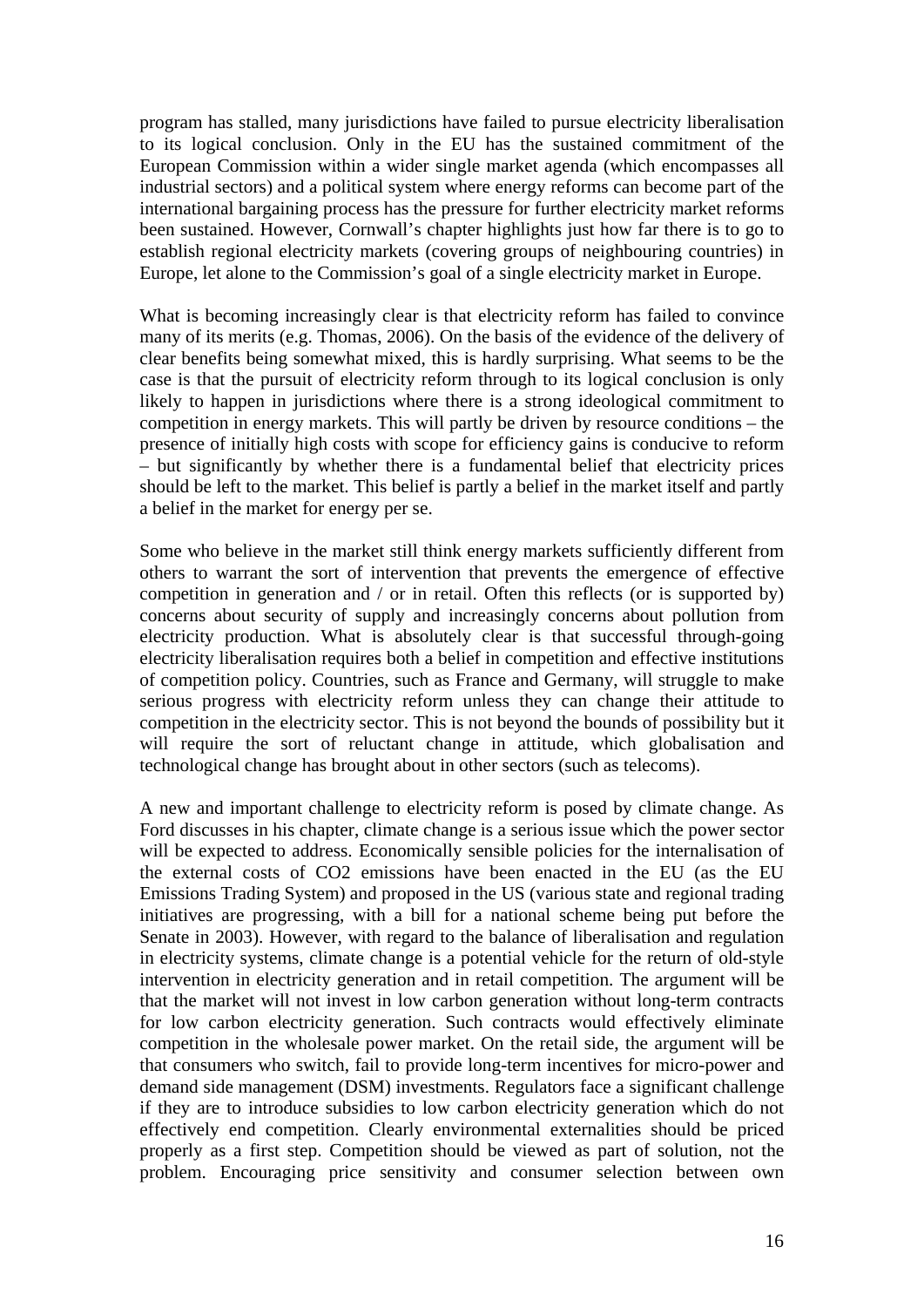generation, DSM measures and energy supplier would be a more effective way of mobilising extra resources (from customers) and cheaper market led responses for tackling climate change than potentially highly expensive centrally imposed investments. The potential for DSM in liberalised market environments is taken up in the chapter by Zarnikau.

In the context of rising political concern about climate change, we need to heed the lessons of history on the poor track record of government backed technologies in energy. Cohen and Noll (1991) highlight the 'technology pork barrel' in the US and the difficulty of ceasing government funding of energy technologies which fail to deliver. Fri (2003) suggests that although the theoretical case for public funding (or consumer subsidy) of energy R&D is compelling, the track record suggests that the situations where intervention is likely to have positive net present value are rather limited. He also makes the interesting observation that subsidies for strategic deployment to exploit learning economies have been of dubious economic value as learning has been just as rapid in non-subsidised 'mature' technologies. Most successful innovation in electricity systems is incremental (Fri, 2003) and best left to the forces of the competition, attempts to force the pace by subsidy are likely to be expensive mistakes (especially in aggregate across the portfolio range of technological interventions). By contrast the introduction of market based incentives to abate environmental pollution in electricity have an excellent track record. The US SO2 cap and trade programme being the most notably successful of these (see Ellerman and Dubroeucq, 2004). In this context it is vital that we properly evaluate the success of the various renewable electricity support schemes implemented around the world (as for example in the chapter by Haas et al.), while continuing to press for the establishment of a sensibly high trading price for CO2. Once this price established the requirement for large and potentially wasteful subsides to support the roll out of renewable capacity will be substantially reduced.

Liberalised electricity markets have had a good run where they have been implemented. The US, UK, New Zealand, Australia and Scandinavia initially had very favourable generation capacity reserve margins, well developed transmission and distribution networks and a favourable fuel price environment. This facilitated electricity reform by allowing for a significant period of uncertainty and learning where little net new investment was necessary. (Though in many of the early reformers *there was* significant new investment – Chile and Argentina being the most striking examples in terms of demand growth). However the investment demands, even on mature networks are now increasing as networks require replacement (or refurbishment) and significant new generation investments are required given the investment cycle. This will test the investment incentive structure in these markets (and will test government commitment to leaving investments to the market). In networks, new mechanisms need to be developed for incentivising least cost investments rather than simply incentivising efficient operation (as under RPI-X). Innovative new schemes for the selection of new investments have been successfully tried out – such as the public contest method for new transmission investments in Argentina which involved users voting for whether they wanted new lines (Littlechild and Skerk, 2004). Competitive tendering, even for investments within meshed networks, could be extended with the tender price being incorporated in the regulatory asset base.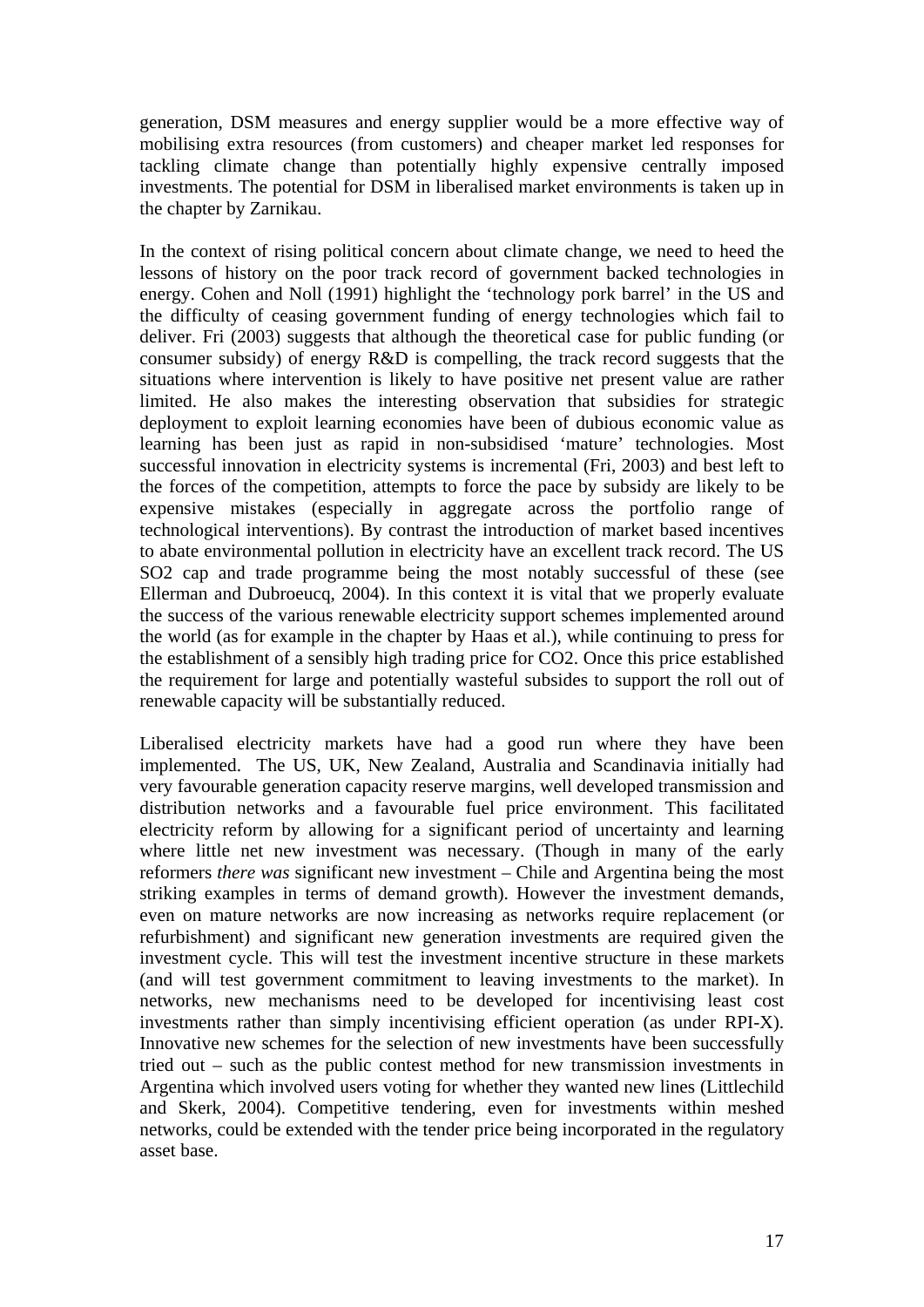Correlje and De Vries bring us back to the consistency of electricity reforms with underlying institutional determinants as well as physical and economic factors. This is in line with recent work being done on the determinants of economic growth by La Porta et al. (1999) and the strength of financial systems by Bordo (2006). It seems clear that the detailed electricity system reform needs to be consistent with the institutional framework within which the reforms take place. Starting points are important: significant public ownership and prices which more than cover efficient economic cost greatly facilitate a structural reform which will yield positive social welfare. These starting points were present in Chile, Argentina, UK, Australia and New Zealand. Initial private ownership (e.g. in the US, Japan and Germany) and prices below economic cost (e.g. in India) make reform much more difficult. Electricity reforms are complex and require a commitment to competition and efficient regulation. Significantly they also need to show flexibility to emerging information and allow scope for mid-course adjustments. It seems clear that a jurisdiction like the UK is very well suited to delivering a successful electricity reform at both the generation, network and retail levels. This is because the UK has a strong central state capable of encouraging private sector compliance under threat of legislation, a deep commitment to competition and liberalised final prices, a tradition of independent regulation and a significant capacity for institutional learning. Part of the problem faced by other jurisdictions is that some of the elements of the required institutional capability are not present and hence severely limit the capacity of the society to deliver a successful electricity reform. Another way of putting this, is to say that what we might call the Standard Reform Design as followed by the UK, Texas etc is a model with an institutional 'fit' appropriate to those jurisdictions. Of course this is not to say that for a given jurisdiction an alternative and potentially equally successful model, more in keeping with the institutional environment, does not exist. It is merely to say that Standard Reform Design to which the EU and the other reforming states are implicitly working will not be appropriate in many, if not most, jurisdictions. It is however worth pointing out that the UK's (and one suspects, that of most other reforming states) institutional capabilities in the area of recent electricity reforms have been recently acquired and have not always been present. That said, it is true that a striking conclusion from a comprehensive survey of the electricity deregulation process in the UK is how impressive the British civil service was in designing and implementing a comprehensive reform, from scratch, in less than two years (Henney, 1994).

To come full circle: I think there *is* an appropriate balancing of liberalisation and appropriate regulation in a given electricity system. However I think that the leading jurisdictions in electricity reform challenge everyone else to justify why reform ought not to be extended into areas previously thought to be unsuited to competition. This challenge seems particularly appropriate in the US where the contrast between leaders and laggards in reform seems marked and without much *institutional* logic (in the La Porta et al. and Bordo sense), though one can undoubtedly come up with theories to explain them (the Joskow, 1997, discussion of reform attitude and pre-reform price being the most economically satisfying). In other countries however the argument for the balance to be set in different places becomes easier to justify on the basis of differences in institutional capability. The challenge posed by this is then to improve institutional capability in order to exploit the possible gains from electricity liberalisation. The real prize for proceeding with this is an electricity system capable of fully harnessing the power of competitive forces to respond to an uncertain future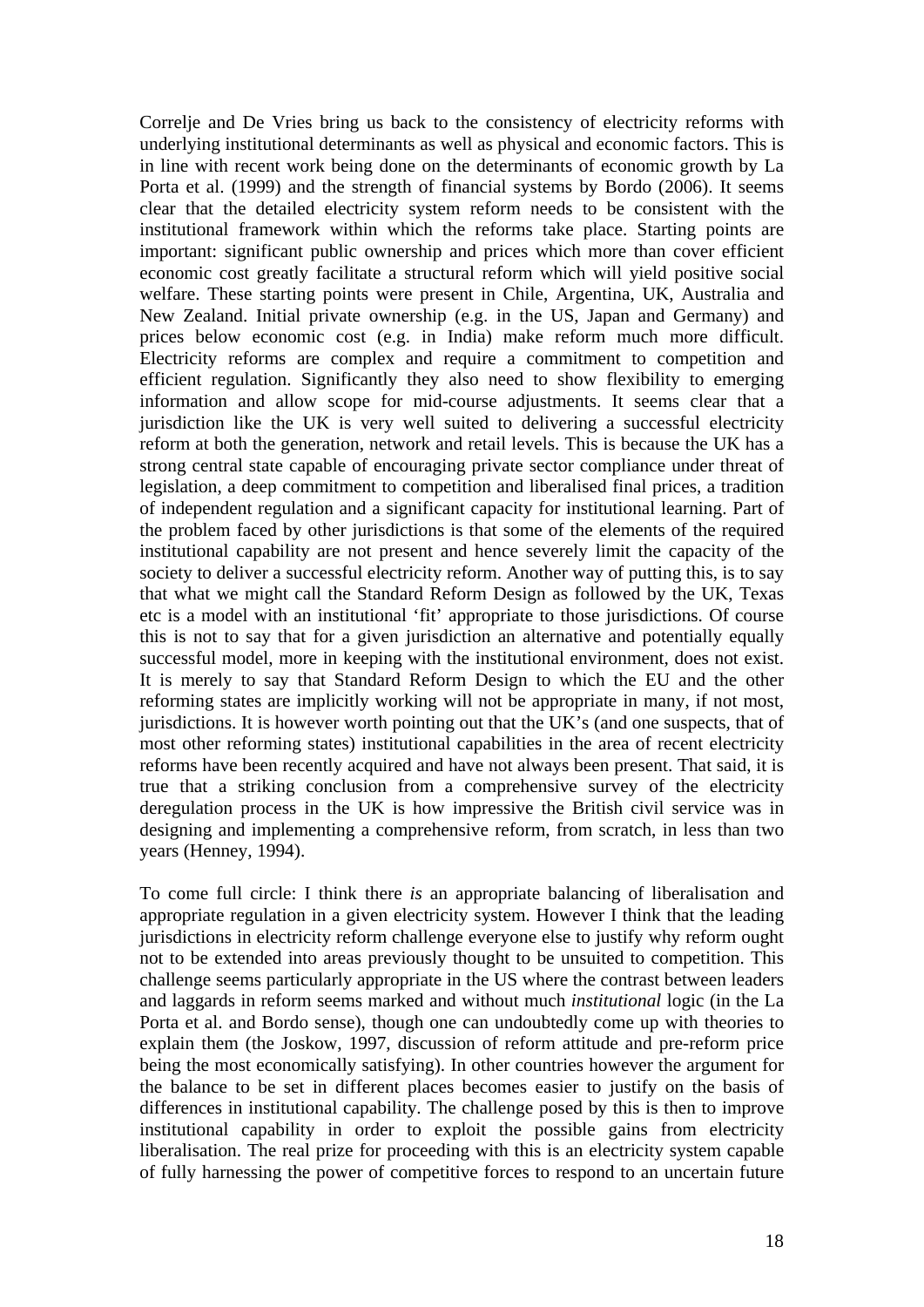for the world's energy markets in the face of environmental, technological and geopolitical challenges.

# **References:**

Adib, P., Schubert, E. and Oren, S. (2008), 'Resource adequacy: Alternative perspectives and divergent paths', in F.P.Sioshansi (ed.).

Adib, P. and Jaussaud, D. (2008), 'Market Power and Market Monitoring', in F.P.Sioshansi (ed.).

Averch, H. and Johnson, L.L. (1962), 'Behavior of the Firm under Regulatory Constraint', *American Economic Review*, Vol.52, pp.1052-1069.

Bauknecht, D. and Brunekreeft, G. (2008), 'Distributed generation and the regulation of electricity markets', in F.P.Sioshansi (ed.).

Baumol, W.J., Ordover, J.A., and Willig, R.D. (1997), 'Parity pricing and its Critics: A Necessary Condition for Efficiency in the Provision of Bottleneck Services to Competitors', *Yale Journal on Regulation*, vol. 14(1), 145-163.

Berg, S.V. and Jeong, J. (1991), 'An evaluation of incentive regulation for electric utilities', *Journal of Regulatory Economics*, Vol.3 (1), pp.45-55.

Bergman, L., Neven, D.J., Gual, J., Roller, L.H., Doyle, C. and Waverman, in F.P.Sioshansi (ed.). , in F.P.Sioshansi (ed.)., L. and Hultkrantz, L. (1998), *Monitoring European Deregulation: vol.1: Europe's Network Industries: Conflicting Priorities (Telecommunications),* London: Centre for Economic Policy Research.

Bergman, L., Newbery, D.M.G., Pollitt, M., Doyle, C., Regibeau, P., Von der Fehr, N-H.M., Brunekreeft, G. (1999) *Monitoring European deregulation: vol.2: A European market for electricity?* London: Centre for Economic Policy Research.

Bertram, G. (2006), 'Restructuring the New Zealand Electricity Sector 1984-2005', in Sioshansi and Pfaffenberger (eds.), pp.203-234.

Bordo, M. (2006), *Sudden Stops, Financial Crises and Original Sin in Emerging Countries: Déjà vu?* [http://michael.bordo.googlepages.com/SuddenStops05-08.doc.](http://michael.bordo.googlepages.com/SuddenStops05-08.doc)

Bowring, J. (2008), 'The evolution of PJM's capacity market', in F.P.Sioshansi (ed.).

Chao, H-P., Oren, S. and Wilson, R. (2008), 'Re-evaluation of vertical integration and unbundling', in F.P.Sioshansi (ed.).

Cornwall, N. (2008), 'The role of European TSOs in unlocking regional market convergence', in F.P.Sioshansi (ed.).

Correlje, A.F. and Vries, L.D. (2008), 'Hybrid electricity markets: the problem of explaining different patterns of restructuring', in F.P.Sioshansi (ed.).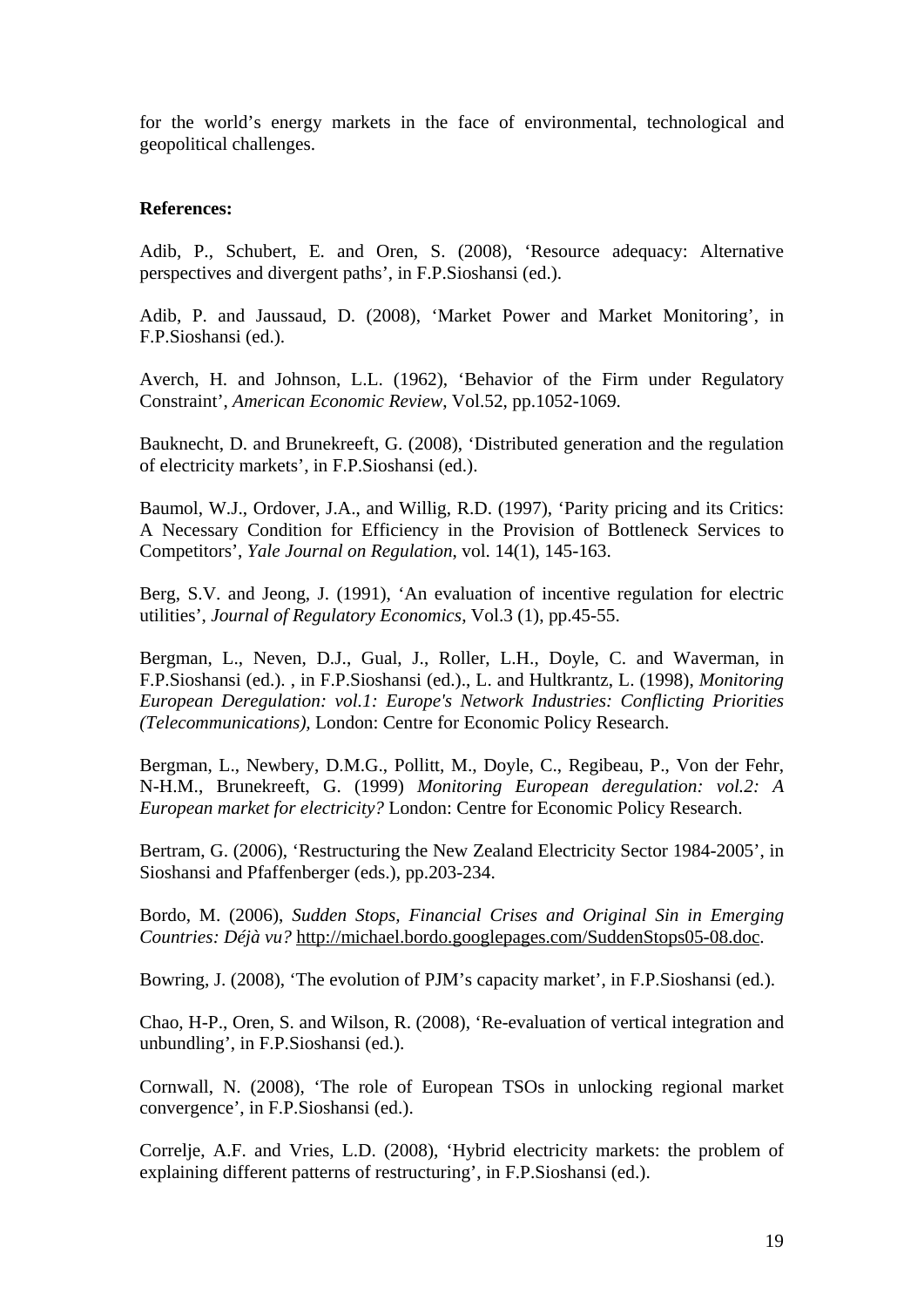Codognet, M-K, J-M Glachant, F. Lévêque and M-A Plagnet (2002), 'Mergers and Acquisitions in the European Electricity Sector Cases and Patterns', CERNA, Centre d'économie industrielle, Ecole Nationale Supérieure des Mines de Paris, August, Paris.

Cohen, L.R. and Noll, R. (1991), *The Technology Pork Barrel*, Washington D.C.: Brookings Institute.

de Araujo, J.L.R.H., de Aragao da Costa, A.M., Melo, E. (2008), 'Reform of the reforms in Brazil: Problems and solutions', in F.P.Sioshansi (ed.).

Demsetz, H. (1968), 'Why Regulate Utilities?', *Journal of Law and Economics*, Vol.11, pp.55-65.

Domah, P.D. and Pollitt, M.G. (2001), 'The Restructuring and Privatisation of the Regional Electricity Companies in England and Wales: A social cost benefit analysis', *Fiscal Studies*, Vol.22, No.1, pp.107-146.

Ellerman, A. and Dubroeucq, F. (2004), *The Sources of Emission Reductions: Evidence from U.S. SO2*, MIT CEEPR Working Paper, 004-001.

European Commission (2007), *DG Competition Report on Energy Sector Inquiry*, Brussels: European Commission.

Ford, A. (2008), 'Distributed generation and the regulation of electricity networks', in F.P.Sioshansi (ed.).

Fri, R.W. (2003), 'The Role of Knowledge: Technological Innovation in the Energy System', *The Energy Journal*, Vol.24, No.4, pp.51-74.

Green, R. (1995), 'The Cost of Nuclear Power compared with alternatives to the Magnox Programme', *Oxford Economic Papers*, Vol.47, pp.513-524.

Green, R., Lorenzoni, A., Perez, Y. and Pollitt, M. (2005) "Policy assessment and good practices." In Sustainable Energy Specific Support Assessment (SESSA): *Conference on implementing the internal market of electricity: proposals and timetables, 9 September 2005, Brussels*.

Green, R. and McDaniel, T. (1998), 'Competition in Electricity Supply: Will '1998' Be Worth It?', *Fiscal Studies*, Vol. 19 (3), pp. 273-293.

Fabrizio, K., Rose, N. and Wolfram, C. (2006), '[Do Markets Reduce Costs?](http://faculty.haas.berkeley.edu/wolfram/Papers/frw.aerresub.pdf)  [Assessing the Impact of Regulatory Restructuring on U.S. Electric Generation](http://faculty.haas.berkeley.edu/wolfram/Papers/frw.aerresub.pdf)  [Efficiency'](http://faculty.haas.berkeley.edu/wolfram/Papers/frw.aerresub.pdf) *American Economic Review*, forthcoming.

Haas, R., Held, A., Finon, D., Meyer, N.I., Lorenzoni, A., Wiser, R. and Nishio, K. (2008), 'Renewable energy: Lessons learned from 20 years of experimentation', in F.P.Sioshansi (ed.).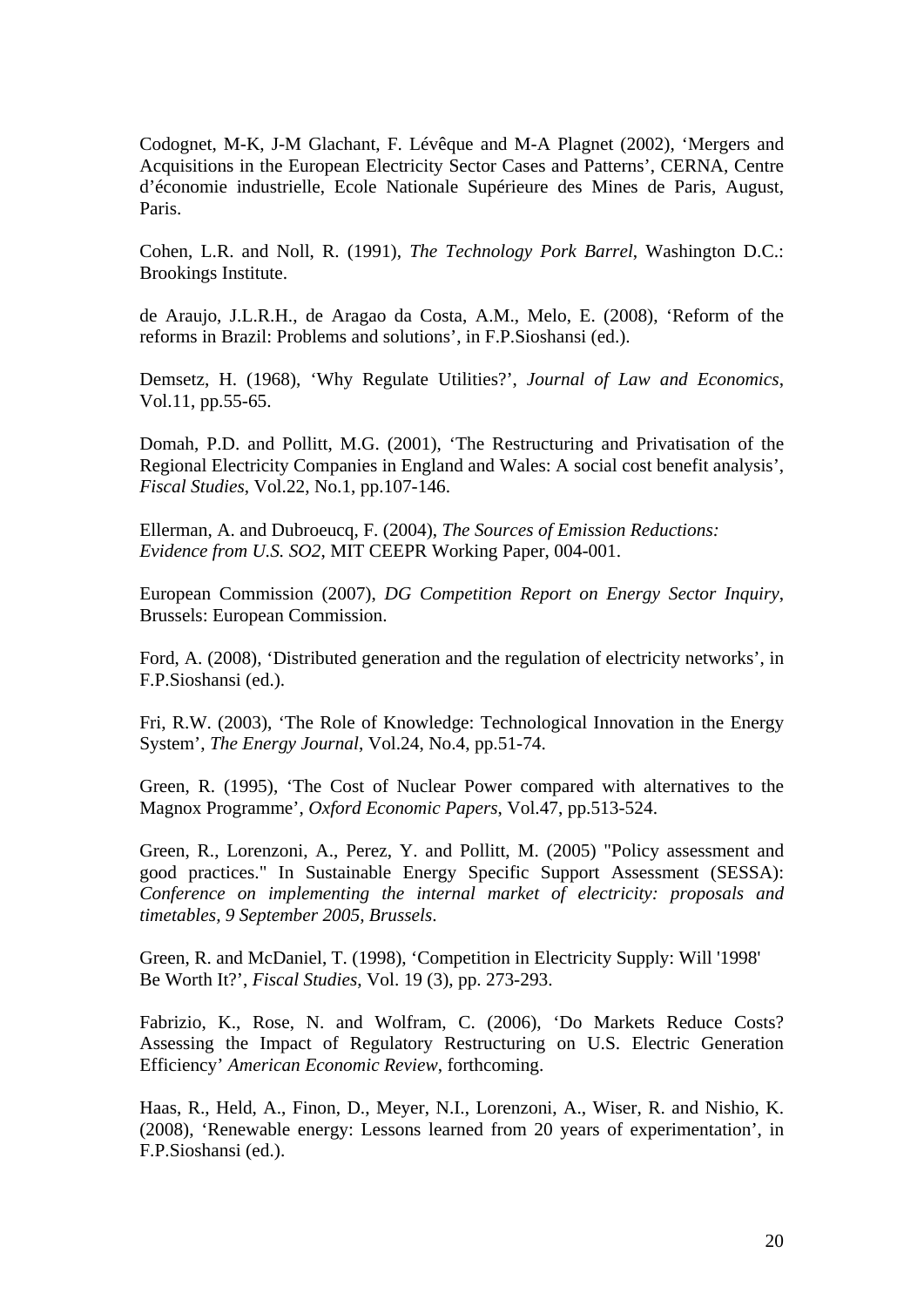Hattori, T. and M. Tsutsui (2004), 'Economic Impact of Regulatory Reforms in the Electricity Supply Industry: A Panel Data Analysis for OECD Countries', *Energy Policy*, [Vol.32 \(6](http://www.sciencedirect.com/science?_ob=PublicationURL&_tockey=%23TOC%235713%232004%23999679993%23463055%23FLA%23&_cdi=5713&_pubType=J&view=c&_auth=y&_acct=C000053194&_version=1&_urlVersion=0&_userid=1495569&md5=b6523a420f4a588a581672aca6cd28e7)), pp.823-832.

Henderson, P.D. (1977), 'Two British Errors: Their Probable Size and Some Possible Lessons'**,** *Oxford Economic Papers*, Vol. 29, No. 2, pp. 159-205.

Henney, A. (1994), *A Study of the Privatisation of the Electricity Supply Industry in England and Wales*, London: EEE Ltd.

Jamasb, T., Mota, R., Newbery, D. and Pollitt, M. (2004), *Electricity sector reform in developing countries: a survey of empirical evidence on determinants and performance.* Cambridge Working Papers in Economics, No.0439.

Jamasb, T. and Pollitt, M. (2001), 'Benchmarking and regulation: international electricity experience.' *Utilities Policy*, 9(3): 107-130.

Jamasb, T. and Pollitt, M. (2005), 'Electricity market reform in the European Union: review of progress toward liberalization and integration', *The Energy Journal*, 26(Special Issue): 11-41.

Jamasb, T. and Pollitt, M. (2007), *Incentive Regulation of Electricity Distribution Networks: Lessons of Experience from Britain*, EPRG Working Paper 07/01.

Joskow, P.L. (1997), 'Restructuring, Competition and Regulatory Reform in the U.S. Electricity Sector', *Journal of Economic Perspectives*, Vol.11 (3), pp.119-138.

Joskow, P.L. (2005) *Incentive Regulation in Theory and Practice: Electricity Distribution and Transmission Networks*, EPRG Working Paper 05/11.

Joskow, P.L. (2006a), *The Future of Nuclear Power in the United States: Economic and Regulatory Challenges*, AEI-Brookings Joint Center for Regulatory Studies, Working Paper 06-25.

Joskow, P. (2006b), Markets for Power in the United States: An Interim Assessment, *The Energy Journal*, Vol.27, No.1, pp.1-36.

Kaserman, D.L. and Mayo, J.W. (1991), 'The Measurement of Vertical Economies and the Efficient Structure of the Electric Utility Industry', *Journal of Industrial Economics*, Vol.39 (5), pp.483-502.

La Porta, R. , Lopez-de-Silanes, F., Shleifer, A., Vishny, R. (1999), **'**The quality of government', *Journal of Law, Economics and Organization*, Vol.15, pp.222-279.

Littlechild, S.C. (2000), *Privatization, Competition, and Regulation in the British Electricity Industry, With implications for Developing Countries*, Energy Sector Management Assistance Program (ESMAP), February, World Bank.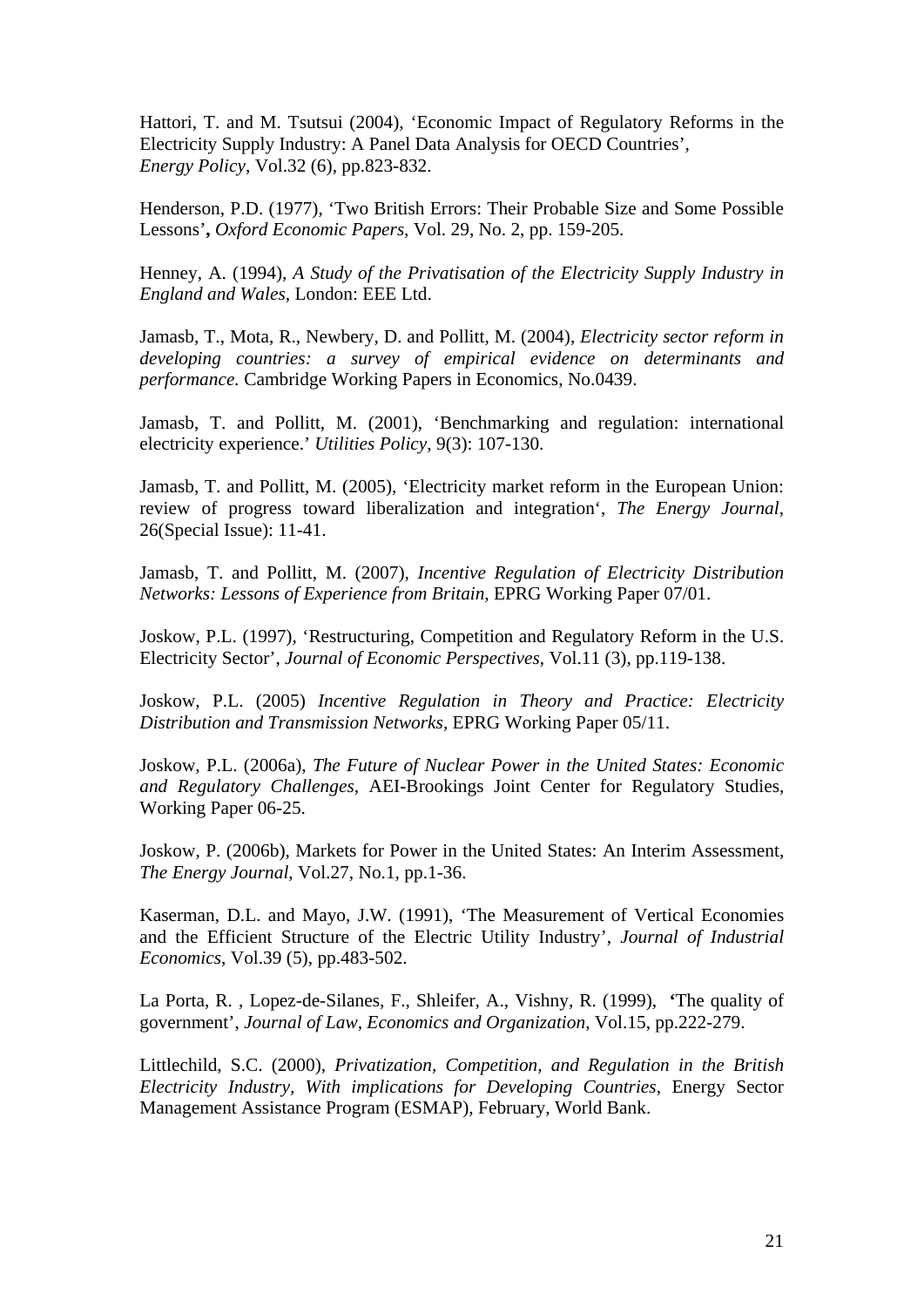Littlechild, S.C. (2002), Competition in Retail Electricity Supply, *Journal des Economists et des Etudes Humaines*, Vol.12 (2/3), June/September, pp.379-402. Available as CMI Electricity Project Working Paper, No.09.

Littlechild, S.C. and Skerk, C.J. (2004), *Regulation of transmission expansion in Argentina Part I: State ownership, reform and the Fourth Line*, CMI Electricity Project Working Paper, No.61.

London Energy Partnership (2007), *Making ESCOs Work: Guidance and Advice*, London: Greater London Authority.

Moran, A. (2008), 'Resource adequacy and efficient infrastructure investment: Evidence from Australia's National Electricity Market', in F.P.Sioshansi (ed.).

Mota, R. (2003), *Restructuring and Privatisation of Electricity Distribution and Supply Business in Brazil: A Social Cost-Benefit Analysis*, CMI Electricity Project Working Paper, No.16.

Nemoto, J. and Goto, M. (2004), 'Technological externalities and economies of vertical integration in the electric utility industry', *[International Journal of Industrial](http://www.ingentaconnect.com/content/els/01677187;jsessionid=1u7276bal9mer.alice)  [Organization](http://www.ingentaconnect.com/content/els/01677187;jsessionid=1u7276bal9mer.alice)*, Vol.22, (1), pp. 67-81.

Nenova and Harford, T. (2004), 'Anarchy and Intervention: How Does Somalia's Private Sector Cope without Government', *Public Policy for the Private Sector*, November 2004, pp.1-4.

Newbery, D. (2006), 'Electricity Liberalization in Britain and The Evolution of Market Design' in Sioshansi and Pfaffenberger (eds.), pp.109-144.

Newbery, D.M.G. and Pollitt, M.G. (1997), Restructuring and Privatisation of the CEGB - was it worth it?', *Journal of Industrial Economics*, Vol.45, No.3, pp.269-304.

New Zealand Ministry of Economic Development (2000), *Inquiry into the Electricity Industry,* June 2000. <http://www.electricityinquiry.govt.nz/reports/final/final-01.html>

Ofgem (1999), *Reviews of Public Electricity Suppliers 1998 to 2000 - Distribution Price Control Review - Final Proposals*, December 1999, London, Ofgem.

O'Neill, R. and Hobbs, B. (2008), 'The design of U.S. wholesale energy and ancilliary service auction markets: Theory and practice', in F.P.Sioshansi (ed.).

Peltzman, S. (1976), 'Towards a More General Theory of Regulation', *Journal of Law and Economics*, Vol.14, pp.109-147.

Pfaffenberger, W. (2008), 'How can competition contribute to solving the energy problem?', in F.P.Sioshansi (ed.).

Pollitt, M.G. (2004), 'Electricity Reform in Chile: Lessons for Developing Countries', *Journal of Network Industries*, Vol.5, No.3-4, pp.221-262.